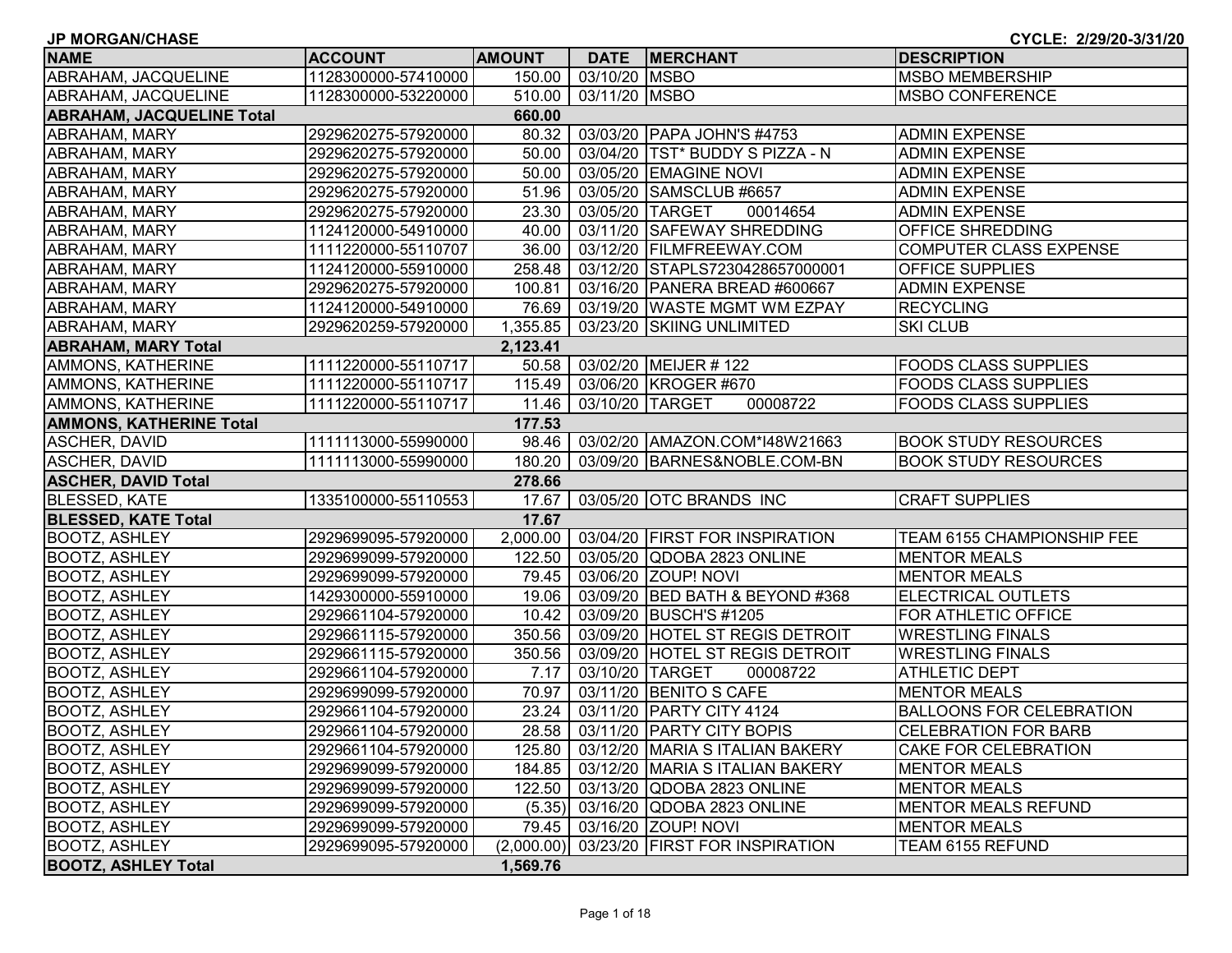| <b>NAME</b>                   | <b>ACCOUNT</b>      | <b>AMOUNT</b> | <b>DATE</b>     | <b>MERCHANT</b>                 | <b>DESCRIPTION</b>                                                   |
|-------------------------------|---------------------|---------------|-----------------|---------------------------------|----------------------------------------------------------------------|
| <b>BRASIL, SANDRA</b>         | 2929622275-57920000 | 454.52        | 03/03/20        | SAMS CLUB #6657                 | <b>ITEMS FOR GREEN GALA AND STAFF</b>                                |
| <b>BRASIL, SANDRA</b>         | 2929622175-57920000 | 25.46         |                 | 03/09/20 HOBBY-LOBBY #419       | <b>ITEMS FOR GREEN GALA-RECEIPT IS</b>                               |
|                               |                     |               |                 |                                 | AT HOME (NEED TO MAKE SOME                                           |
|                               |                     |               |                 |                                 | <b>RETURNS</b> )                                                     |
| <b>BRASIL, SANDRA</b>         | 2929622186-57920000 | 39.98         |                 | 03/10/20 AMZN MKTP US*220HQ98M3 | <b>STUDENT COUNCIL PURCHASE</b>                                      |
| <b>BRASIL, SANDRA</b>         | 1111322000-55990000 | 63.05         |                 | 03/12/20 SAMSCLUB #6657         | <b>ITEMS FOR OFFICE OF ADMIN FOR</b>                                 |
|                               |                     |               |                 |                                 | <b>STUDENTS</b>                                                      |
| <b>BRASIL, SANDRA</b>         | 1124122000-55910000 | 26.50         |                 | 03/13/20 DOLLAR TREE            | HAND SANTIZER FOR OFFICE                                             |
| <b>BRASIL, SANDRA</b>         | 1124122000-55910000 | 31.80         |                 | 03/13/20 DOLLAR TREE            | HAND SANTIZER FOR OFFICE                                             |
| <b>BRASIL, SANDRA Total</b>   |                     | 641.31        |                 |                                 |                                                                      |
| <b>BRATNEY, BETHANY</b>       | 1122222000-55310000 | 65.78         |                 | 03/02/20 BOOKSAMILLION.COM      | NEW MATERIALS FOR LMC                                                |
| <b>BRATNEY, BETHANY</b>       | 1122222000-55310000 | 271.34        |                 | 03/02/20 FOLLETT SCHOOL SOLUTIO | <b>MATERIALS FOR LMC</b>                                             |
| <b>BRATNEY, BETHANY</b>       | 1122222000-55310000 | 43.28         |                 | 03/06/20 BOOKSAMILLION.COM      | <b>NEW RELEASE MATERIALS FOR LMC</b>                                 |
| <b>BRATNEY, BETHANY</b>       | 1122222000-55990000 | 85.98         |                 | 03/06/20 DEMCO INC              | <b>SUPPLIES FOR LMC</b>                                              |
| <b>BRATNEY, BETHANY</b>       | 1122222000-55990000 | 25.54         |                 | 03/09/20 AMAZON.COM*P409J0A23   | <b>SUPPLIES FOR LMC</b>                                              |
| <b>BRATNEY, BETHANY</b>       | 1122222000-55310000 | 18.59         |                 | 03/09/20 AMZN MKTP US*NR96V65H3 | <b>NEW RELEASE MATERIALS FOR LMC</b>                                 |
| <b>BRATNEY, BETHANY Total</b> |                     | 510.51        |                 |                                 |                                                                      |
| <b>BROWN, ALAINA</b>          | 1722100000-53220614 | 338.12        | 03/10/20 HILTON |                                 | <b>IB CONFERENCE - HOTEL</b>                                         |
| <b>BROWN, ALAINA</b>          | 1722100000-53220614 | 338.12        | 03/10/20 HILTON |                                 | CONFERENCE HOTEL - CAPUANO                                           |
| <b>BROWN, ALAINA</b>          | 1711322000-55110614 | 1,000.00      |                 | 03/11/20 PRO PANELS/ MD ENTE    | ART DISPLAY BOARDS FOR SPRING<br><b>SHOW</b>                         |
| <b>BROWN, ALAINA</b>          | 1711322000-55110614 | 210.00        |                 | 03/11/20 PRO PANELS/ MD ENTE    | ART DISPLAY BOARDS FOR SPRING<br><b>SHOW</b>                         |
| <b>BROWN, ALAINA</b>          | 1711322000-55110614 | 1,000.00      |                 | 03/11/20 PRO PANELS/ MD ENTE    | ART DISPLAY BOARDS FOR SPRING<br><b>SHOW</b>                         |
| <b>BROWN, ALAINA Total</b>    |                     | 2,886.24      |                 |                                 |                                                                      |
| <b>BUNKER, JEFFREY</b>        | 1126160000-55993000 | 75.99         |                 | 03/05/20 J THOMAS               | <b>MTCE - SUMMER EQUIPMENT REPAIR</b><br>PARTS - AIR FILTERS AND OIL |
| <b>BUNKER, JEFFREY</b>        | 1126160000-55992000 | 21.96         | 03/13/20        | THE HOME DEPOT #2737            | <b>DISTRICT - REPLACEMENT STAKES</b><br><b>FOR GOOSEDOGS</b>         |
| <b>BUNKER, JEFFREY</b>        | 1126160000-54130000 | 69.95         |                 | 03/16/20 TOM HOLZER FORD INC    | MTCE - F350 GREEN PICK UP - WHEEL<br>ALIGNMENT                       |
| <b>BUNKER, JEFFREY</b>        | 1126160000-55730000 | 46.49         |                 | 03/18/20 NAPA AUTO M-2          | <b>IMTCE VEHICLE MAINTENANCE</b>                                     |
| <b>BUNKER, JEFFREY</b>        | 1126160000-55993000 | 59.91         |                 | 03/23/20 THE HOME DEPOT #2737   | <b>MTCE - GROUND - ANVIL LOPPER</b>                                  |
| <b>BUNKER, JEFFREY</b>        | 1126160000-55993000 | 249.28        |                 | 03/24/20 TARGET SPECIALTY PROD  | <b>DISTRICT HERBICIDES</b>                                           |
| <b>BUNKER, JEFFREY</b>        | 1126160000-55992000 | 149.61        |                 | 03/25/20 THE HOME DEPOT #2737   | MTCE - CAUTION TAPE AND GREASE                                       |
|                               |                     |               |                 |                                 | <b>MONKEY NITRILE GLOVES</b>                                         |
| <b>BUNKER, JEFFREY</b>        | 1126160000-55992000 | 71.91         |                 | 03/25/20 THE HOME DEPOT #2737   | <b>MTCE - CAUTION TAPE</b>                                           |
| <b>BUNKER, JEFFREY Total</b>  |                     | 745.10        |                 |                                 |                                                                      |

**JP MORGAN/CHASE CYCLE: 2/29/20-3/31/20**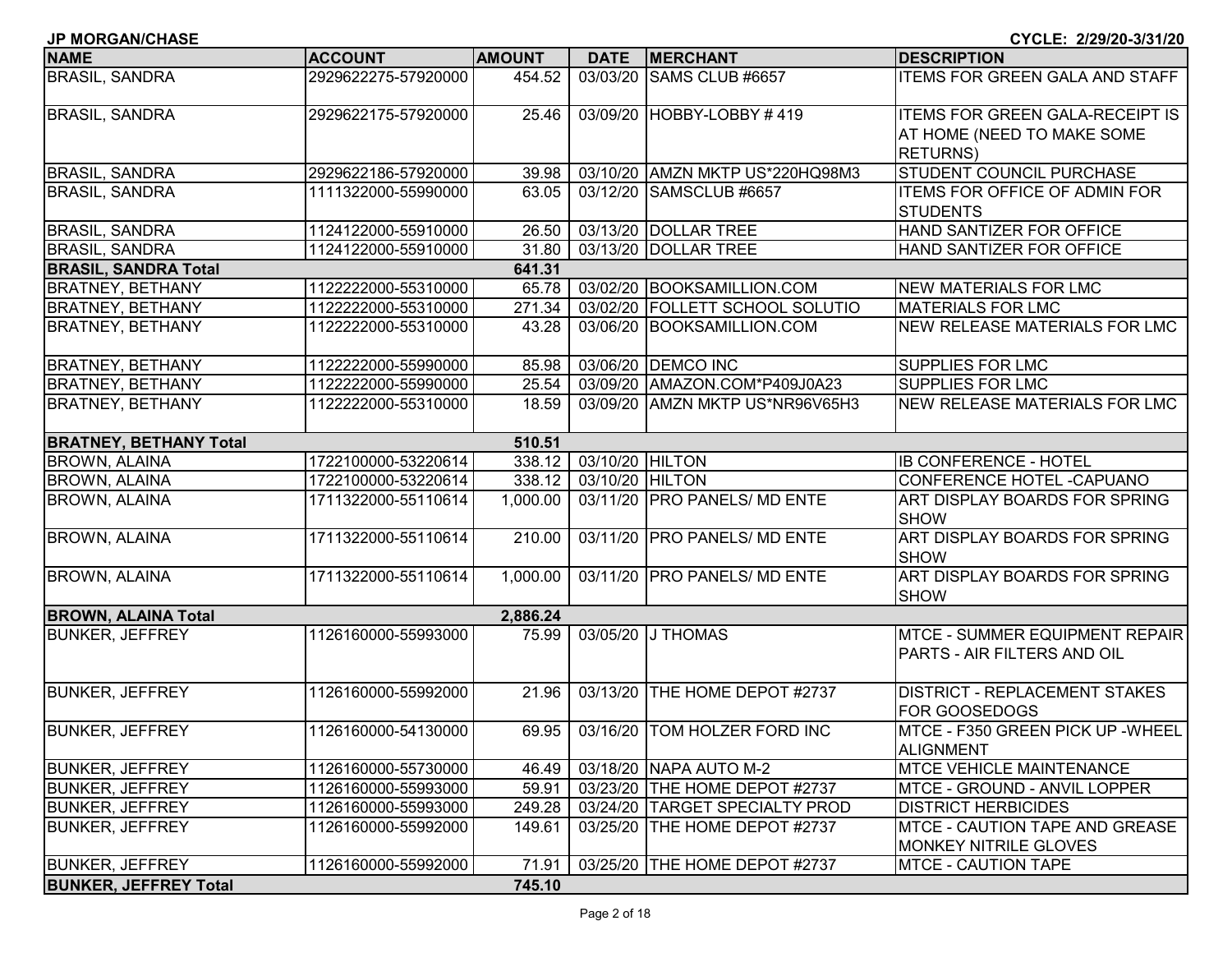| <b>JP MORGAN/CHASE</b>          |                     |               |                  |                                 | CYCLE: 2/29/20-3/31/20                                                                    |
|---------------------------------|---------------------|---------------|------------------|---------------------------------|-------------------------------------------------------------------------------------------|
| <b>NAME</b>                     | <b>ACCOUNT</b>      | <b>AMOUNT</b> |                  | DATE MERCHANT                   | <b>DESCRIPTION</b>                                                                        |
| <b>CALHOUN, STEPHANIE</b>       | 1335100000-55110553 | 38.67         |                  | 03/06/20 WM SUPERCENTER #5893   | <b>CLASSROOM SUPPLIES</b>                                                                 |
| <b>CALHOUN, STEPHANIE Total</b> |                     | 38.67         |                  |                                 |                                                                                           |
| CANALES, BETH                   | 1111322000-55110718 | 102.84        |                  | 03/09/20 GFS STORE #1985        | <b>BREAKFAST LABS/SUPPLIES</b>                                                            |
| CANALES, BETH                   | 2929622175-57920000 | 17.91         |                  | 03/12/20 THE HOME DEPOT #2704   | RECYCLE BINS FOR CLASSROOMS                                                               |
| <b>CANALES, BETH Total</b>      |                     | 120.75        |                  |                                 |                                                                                           |
| <b>CARTER, NICOLE</b>           | 2929622186-57920000 | 262.00        |                  | 03/02/20 BIG O CAFE             | <b>STUDENT COUNCIL MEAL AT STATES</b>                                                     |
| <b>CARTER, NICOLE Total</b>     |                     | 262.00        |                  |                                 |                                                                                           |
| CIANFERRA, LINDA                | 1528300331-53220000 | 4.00          |                  | 03/05/20 PARKING STATE OF MI KI | STATE ADULT ED WIOA BIDDERS<br><b>CONFERENCE PARKING</b>                                  |
| <b>CIANFERRA, LINDA</b>         | 1528300331-53220000 | 43.34         |                  | 03/06/20 APPLEBEES 808665180861 | <b>LUNCH AFTER BIDDERS</b><br>CONFERENCE FOR TWO                                          |
| CIANFERRA, LINDA                | 2929625301-57920000 | 6.13          |                  | 03/13/20 WM SUPERCENTER #5893   | SUPPLIES FOR COVID SANITATION<br><b>OF DESKS</b>                                          |
| CIANFERRA, LINDA                | 2929625301-57920000 | 43.70         |                  | 03/16/20 BENITO S CAFE          | <b>STAFF MEETING</b>                                                                      |
| CIANFERRA, LINDA                | 1528300331-53220000 | 40.00         |                  | 03/16/20 WOW WRITING WORKSHOP   | PROFESSIONAL DEVELOPMENT                                                                  |
| CIANFERRA, LINDA                | 1528300331-53220000 | 40.00         |                  | 03/27/20 WOW WRITING WORKSHOP   | PROFESSIONAL DEVELOPMENT                                                                  |
| <b>CIANFERRA, LINDA Total</b>   |                     | 177.17        |                  |                                 |                                                                                           |
| COOLMAN, ROBERT                 | 1126160000-55992000 | 81.50         |                  | 03/05/20 CONSERVA ELECTRIC SUPP | <b>IMTCE - ELECTRICAL STOCK - LAMP</b><br><b>CONNECTORS</b>                               |
| COOLMAN, ROBERT                 | 1126160000-55992000 | 244.75        |                  | 03/06/20 CONSERVA ELECTRIC SUPP | <b>MTCE ELECTRICAL STOCK - LAMPS</b>                                                      |
| <b>COOLMAN, ROBERT</b>          | 1126160000-55992000 | 1,629.95      |                  | 03/09/20 CONSERVA ELECTRIC SUPP | ELECTRICAL - BALLAST STOCK                                                                |
| <b>COOLMAN, ROBERT</b>          | 1126160000-55992000 | 25.70         |                  | 03/10/20 CONSERVA ELECTRIC SUPP | ELECTRICAL STOCK - CAPACITOR<br>100W                                                      |
| COOLMAN, ROBERT                 | 1126160000-55992000 | 62.94         | 03/10/20         | <b>CONSERVA ELECTRIC SUPP</b>   | ELECTRICAL STOCK - LED RETROFIT<br><b>LAMPS</b>                                           |
| COOLMAN, ROBERT                 | 1126160000-55992000 | 198.00        |                  | 03/13/20 CONSERVA ELECTRIC SUPP | <b>MTCE ELECTRICAL STOCK</b>                                                              |
| COOLMAN, ROBERT                 | 1126160000-55992000 | 25.39         | 03/18/20 CES 264 |                                 | <b>MTCE - ELECTRICAL STOCK</b>                                                            |
| COOLMAN, ROBERT                 | 1126160000-55992000 | 2.02          |                  | 03/18/20 MADISON ELECTRIC COMPA | <b>MTCE - ELECTRICAL STOCK -</b><br><b>RECEPTACLE PLUG</b>                                |
| COOLMAN, ROBERT                 | 1126160000-55910000 | 50.00         |                  | 03/20/20 AT&T FM54 5031         | MTCE - PHONE                                                                              |
| COOLMAN, ROBERT                 | 1126160000-55992000 | 14.30         |                  | 03/23/20 THE HOME DEPOT #2737   | MTCE - ELECTRICAL SUPPLIES -<br><b>HANDY HOOK</b>                                         |
| <b>COOLMAN, ROBERT Total</b>    |                     | 2,334.55      |                  |                                 |                                                                                           |
| <b>CORRION, KRISTIN</b>         | 1212226194-57910695 | 90.00         |                  | 03/10/20 JEWISH COMMUNITY CENTE | MONTHLY FEE FOR COMMUNITY<br> BASED INSTRUCTION TRIP TO JCC<br><b>FUNDED BY NEF GRANT</b> |
| <b>CORRION, KRISTIN Total</b>   |                     | 90.00         |                  |                                 |                                                                                           |
| <b>DIATIKAR, CHRISTINE</b>      | 2929622190-57920000 | 15,096.90     |                  | 03/09/20 BAYSHORE RESORT        | HOSA COMPETITION LODGING 3/7/20-<br>3/9/20                                                |
| <b>DIATIKAR, CHRISTINE</b>      | 1125200000-55910000 | 39.20         |                  | 03/11/20 STAPLS7230405147000001 | <b>OFFICE SUPPLIES</b>                                                                    |
| <b>DIATIKAR, CHRISTINE</b>      | 1126103061-55510000 | 284.28        |                  | 03/12/20 CONSUMERS ENERGY CO    | ITC GAS, 2/6/20-3/5/20                                                                    |
| <b>DIATIKAR, CHRISTINE</b>      | 1126122061-55510000 | 415.32        |                  | 03/12/20 CONSUMERS ENERGY CO    | HS GAS, 2/6/20-3/5/20                                                                     |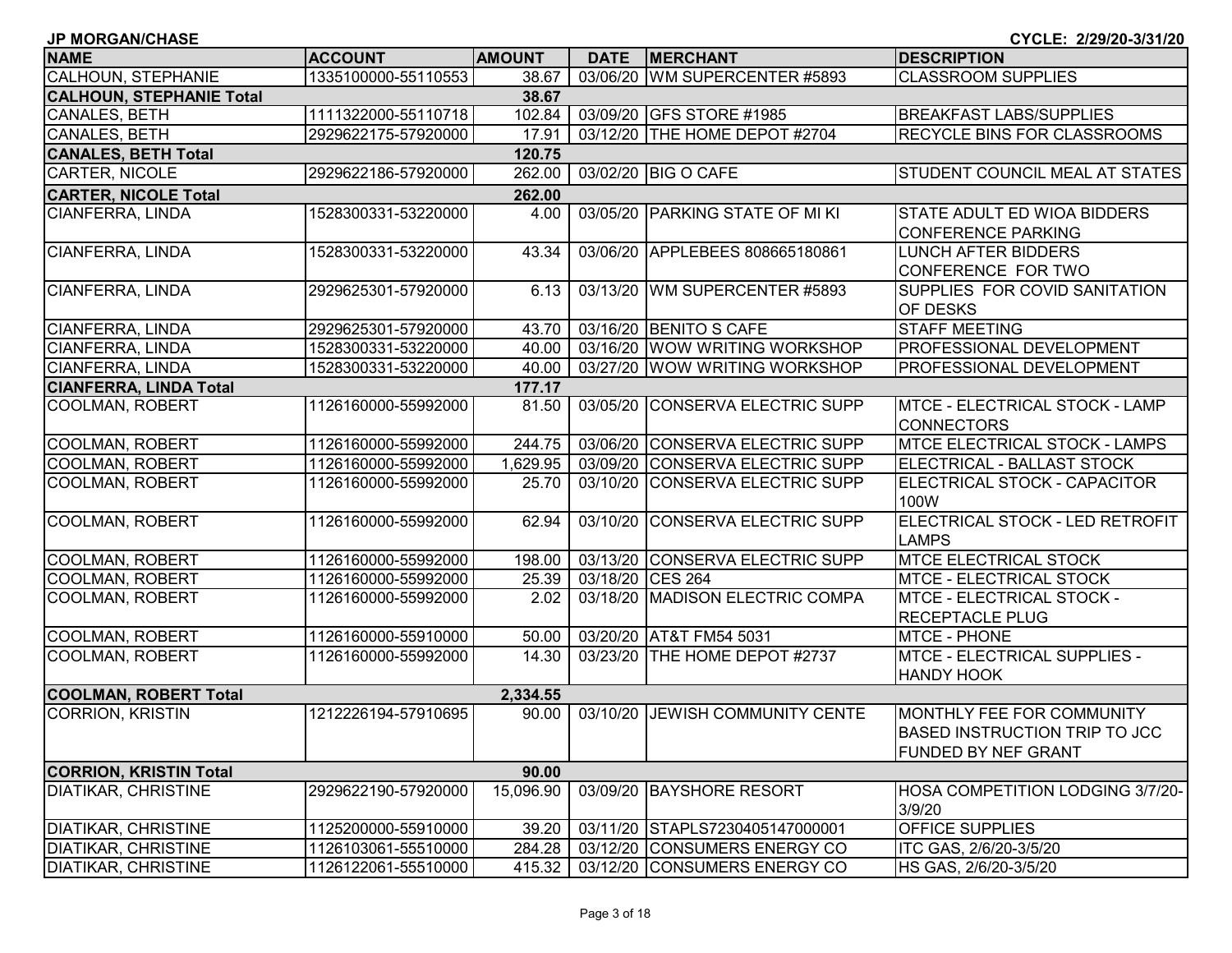| <b>JP MORGAN/CHASE</b>           |                     |               |               |                                | CYCLE: 2/29/20-3/31/20              |
|----------------------------------|---------------------|---------------|---------------|--------------------------------|-------------------------------------|
| <b>NAME</b>                      | <b>ACCOUNT</b>      | <b>AMOUNT</b> | <b>DATE</b>   | <b>MERCHANT</b>                | <b>DESCRIPTION</b>                  |
| <b>DIATIKAR, CHRISTINE</b>       | 1127170000-55710000 | 8,668.61      |               | 03/13/20 CORRIGAN OIL #2 - BRI | 5002 GALS OF DIESEL 3/5/20          |
| <b>DIATIKAR, CHRISTINE</b>       | 1429300000-55990000 | 109.00        |               | 03/13/20 TEAM SPORTS           | INVOICE 56452/1-LAX EQUIPMENT       |
| <b>DIATIKAR, CHRISTINE</b>       | 1429300000-55990000 | 600.00        |               | 03/13/20 TEAM SPORTS           | INVOICE K32570/1-BALL CAGE          |
| <b>DIATIKAR, CHRISTINE</b>       | 1429300000-55990000 | 195.00        |               | 03/13/20 TEAM SPORTS           | INVOICE 553094/1-MAT TAPE           |
| <b>DIATIKAR, CHRISTINE</b>       | 2929661114-57920000 | 168.00        |               | 03/13/20 TEAM SPORTS           | INVOICE 543646/1-SHIRTS             |
| <b>DIATIKAR, CHRISTINE</b>       | 2929661165-57920000 | 225.00        |               | 03/13/20 TEAM SPORTS           | INVOICE 545926/1-COACHING STAFF     |
|                                  |                     |               |               |                                | <b>JACKETS</b>                      |
| <b>DIATIKAR, CHRISTINE</b>       | 1429300000-55997000 | 769.00        |               | 03/13/20 TEAM SPORTS           | INVOICE 545204/1-UNIFIED            |
|                                  |                     |               |               |                                | <b>BASKETBALL UNIFORMS</b>          |
| <b>DIATIKAR, CHRISTINE</b>       | 1429300000-55990000 | 40.00         |               | 03/13/20 TEAM SPORTS           | INVOICE 551625/1-TRACK SPIKES       |
| <b>DIATIKAR, CHRISTINE</b>       | 2929661195-57920000 | 529.45        |               | 03/13/20 TEAM SPORTS           | INVOICE 547486/1-VB POLES           |
| <b>DIATIKAR, CHRISTINE</b>       | 1429300000-55990000 | 569.45        |               | 03/13/20 TEAM SPORTS           | INVOICE 547486/1-VB POLES           |
| <b>DIATIKAR, CHRISTINE</b>       | 1126101061-55510000 | 277.13        |               | 03/17/20 CONSUMERS ENERGY CO   | ESB GAS, 2/5/20-3/5/20              |
| <b>DIATIKAR, CHRISTINE</b>       | 1126162061-55510000 | 108.67        |               | 03/17/20 CONSUMERS ENERGY CO   | BOSCO GAS, 2/5/20-3/5/20            |
| <b>DIATIKAR, CHRISTINE</b>       | 1126111061-55510000 | 1,237.92      |               | 03/17/20 CONSUMERS ENERGY CO   | VO GAS, 2/6/20-3/5/20               |
| <b>DIATIKAR, CHRISTINE</b>       | 1126112061-55510000 | 1,494.76      |               | 03/17/20 CONSUMERS ENERGY CO   | OH GAS, 2/5/20-3/5/20               |
| <b>DIATIKAR, CHRISTINE</b>       | 2326161000-55510000 | 954.52        |               | 03/17/20 CONSUMERS ENERGY CO   | 3/20 RM                             |
| <b>DIATIKAR, CHRISTINE</b>       | 1126161000-55510000 | (954.52)      |               | 03/17/20 CONSUMERS ENERGY CO   | 3/20 RM REDUCTION                   |
| <b>DIATIKAR, CHRISTINE</b>       | 4445622000-56420000 | 8,745.70      |               | 03/18/20 RUNYAN POTTERY SUPPLY | KILNS FOR HS (2)                    |
| <b>DIATIKAR, CHRISTINE Total</b> |                     | 39,573.39     |               |                                |                                     |
| DIROFF, MATTHEW                  | 1111322000-55110723 | 90.00         |               | 03/03/20 J.W. PEPPER           | <b>SPRING CONCERT MUSIC</b>         |
| DIROFF, MATTHEW                  | 1111322000-55110723 | 70.00         |               | 03/04/20 J.W. PEPPER           | SPRING CONCERT MUSIC                |
| DIROFF, MATTHEW                  | 1111322000-55110723 | 65.00         |               | 03/04/20 J.W. PEPPER           | SPRING CONCERT MUSIC                |
| <b>DIROFF, MATTHEW</b>           | 1111322000-55110723 | 180.00        |               | 03/06/20 J.W. PEPPER           | SPRING CONCERT MUSIC                |
| <b>DIROFF, MATTHEW</b>           | 1111322000-55110723 | 45.00         |               | 03/18/20 PAYPAL *APOLLOSTUDI   | SPRING CONCERT MUSIC                |
| <b>DIROFF, MATTHEW</b>           | 1111322000-57410000 | (154.79)      |               | 03/26/20 WWW.MCGC.NET          | REFUND OF WINTER COMPETITION        |
|                                  |                     |               |               |                                | <b>FEES</b>                         |
| DIROFF, MATTHEW                  | 1111322000-57410000 | (154.79)      |               | 03/26/20 WWW.MCGC.NET          | REFUND OF WINTER COMPETITION        |
|                                  |                     |               |               |                                | <b>FEES</b>                         |
| DIROFF, MATTHEW                  | 1111322000-57410000 |               |               | (180.54) 03/31/20 WWW.MCGC.NET | REFUND OF WINTER COMPETITION        |
|                                  |                     |               |               |                                | <b>FEES</b>                         |
| DIROFF, MATTHEW                  | 1111322000-57410000 | (180.54)      |               | 03/31/20 WWW.MCGC.NET          | REFUND OF WINTER COMPETITION        |
|                                  |                     |               |               |                                | <b>FEES</b>                         |
| <b>DIROFF, MATTHEW</b>           | 1111322000-57410000 |               |               | (154.79) 03/31/20 WWW.MCGC.NET | <b>REFUND OF WINTER COMPETITION</b> |
|                                  |                     |               |               |                                | <b>FEES</b>                         |
| DIROFF, MATTHEW                  | 1111322000-57410000 | (180.54)      |               | 03/31/20 WWW.MCGC.NET          | <b>REFUND OF WINTER COMPETITION</b> |
|                                  |                     |               |               |                                | <b>FEES</b>                         |
| <b>DIROFF, MATTHEW Total</b>     |                     | (555.99)      |               |                                |                                     |
| DONOVAN, KATHRYN                 | 1128300000-53220000 | 510.00        | 03/02/20 MSBO |                                | <b>MSBO REGISTRATION</b>            |
| DONOVAN, KATHRYN                 | 1128300000-57910000 | 66.00         |               | 03/11/20 KROGER #632           | SUPPORT PERSON OF THE YEAR          |
|                                  |                     |               |               |                                | <b>AWARD SUPPLIES</b>               |
| DONOVAN, KATHRYN                 | 1128300000-57410000 | (225.00)      |               | 03/24/20 THE CAREER CENTER     | <b>UOFM JOB FAIR REFUND</b>         |
| <b>DONOVAN, KATHRYN Total</b>    |                     | 351.00        |               |                                |                                     |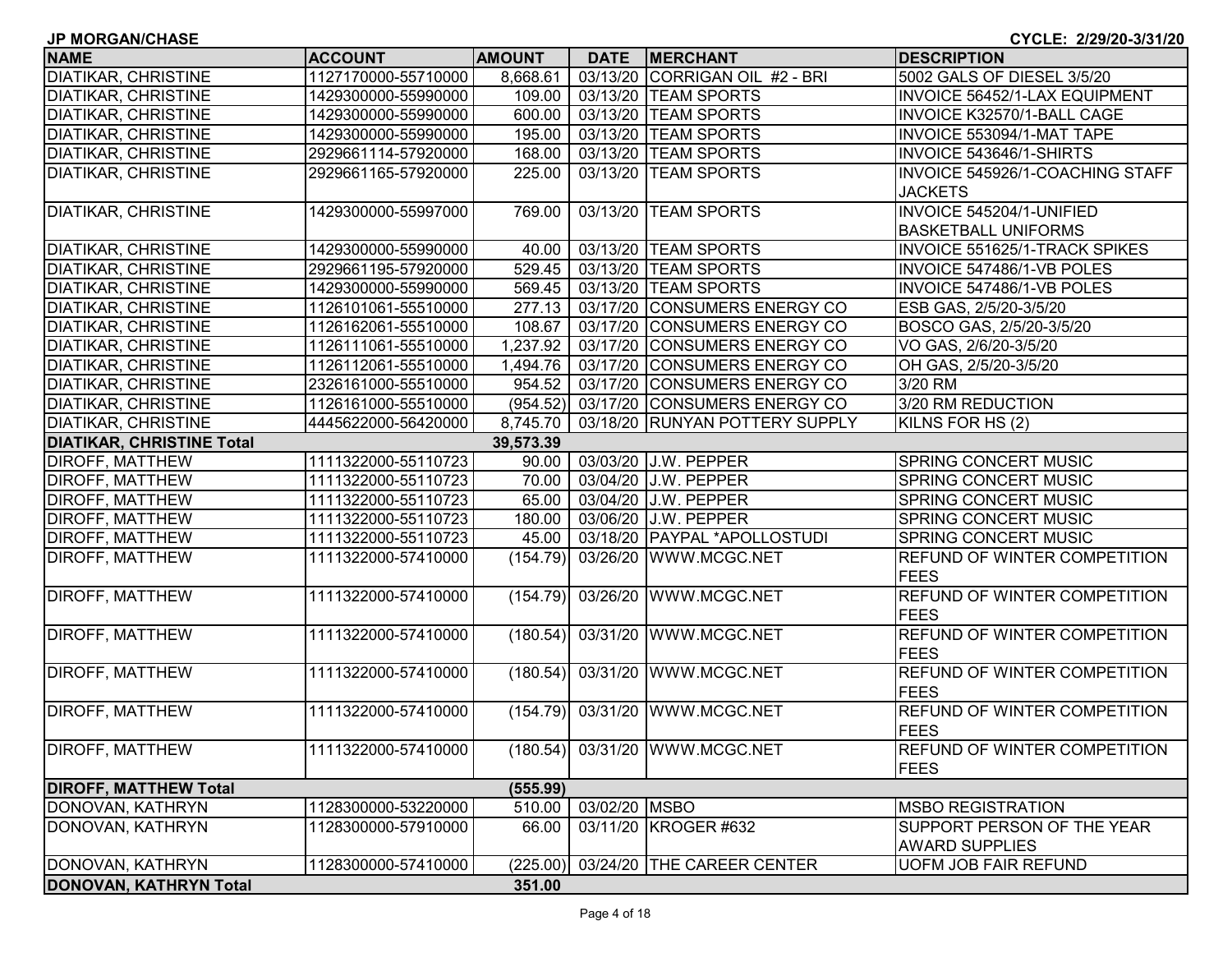| <b>JP MORGAN/CHASE</b>        |                     |               |               |                                 | CYCLE: 2/29/20-3/31/20                                |
|-------------------------------|---------------------|---------------|---------------|---------------------------------|-------------------------------------------------------|
| <b>NAME</b>                   | <b>ACCOUNT</b>      | <b>AMOUNT</b> | <b>DATE</b>   | <b>MERCHANT</b>                 | <b>DESCRIPTION</b>                                    |
| DRAGOO, MICHAEL               | 1126160000-53220000 | 510.00        | 03/13/20 MSBO |                                 | <b>MSBO DIRECTOR OF MTCE</b>                          |
|                               |                     |               |               |                                 | <b>CONFERENCE</b>                                     |
| DRAGOO, MICHAEL               | 4445622000-56420000 | 1,159.00      |               | 03/24/20 THE GRIEVE CORP        | HS ROBOTIC OVEN                                       |
| <b>DRAGOO, MICHAEL Total</b>  |                     | 1,669.00      |               |                                 |                                                       |
| DUQUETTE, EDWARD              | 1126118000-55992000 | 5.69          |               | 03/02/20 GREAT LAKES ACE HDWE   | NM 6 BASKETBALL NET                                   |
| DUQUETTE, EDWARD              | 1126112000-55992000 | 51.07         |               | 03/04/20 ABC SUPPLY 372         | OH GYM ROOF REPAIR                                    |
| DUQUETTE, EDWARD              | 1126120000-55992000 | 46.52         |               | 03/09/20 THE HOME DEPOT #2737   | <b>MS CAFETERIA - GROUT</b>                           |
| DUQUETTE, EDWARD              | 1126120000-55992000 | 19.95         |               | 03/09/20 THE HOME DEPOT #2737   | MS CAFETERIA - QUIKRETE SETTING<br><b>CEMENT</b>      |
| DUQUETTE, EDWARD              | 1126101000-55992000 | 52.62         |               | 03/09/20 THE HOME DEPOT #2737   | ESB FLOORING - PARTICLEBOARD                          |
| DUQUETTE, EDWARD              | 1126160000-55980000 | 197.08        |               | 03/11/20 LAWSON PRODUCTS        | MTCE - TOOL SHED                                      |
| DUQUETTE, EDWARD              | 1126101000-55992000 | (21.75)       |               | 03/11/20 THE HOME DEPOT #2737   | <b>ESB FLOORING PARTICLE BOARD</b><br><b>RETURN</b>   |
| <b>DUQUETTE, EDWARD</b>       | 1126101000-55992000 | 41.90         |               | 03/11/20 THE HOME DEPOT #2737   | ESB FLOORING - PARTICLEBOARD                          |
| DUQUETTE, EDWARD              | 1126114000-55992000 | 111.35        |               | 03/12/20 SOUTH LYON FENCE & SUP | PV FENCE REPAIR                                       |
| DUQUETTE, EDWARD              | 1126113000-55992000 | 18.41         |               | 03/12/20 THE HOME DEPOT #2737   | <b>NW CEILING - ADAPTER BRASS</b>                     |
| <b>DUQUETTE, EDWARD</b>       | 1126114000-55992000 | 295.19        |               | 03/13/20 BSN SPORTS LLC         | PV-INDOOR BASKETBALL                                  |
|                               |                     |               |               |                                 | <b>BACKBOARD PADDING</b>                              |
| DUQUETTE, EDWARD              | 1126111000-55992000 | 60.75         |               | 03/16/20 THE HOME DEPOT #2737   | VO-DOOR HARDWARE                                      |
| DUQUETTE, EDWARD              | 1126122000-55992000 | 106.71        |               | 03/19/20 THE HOME DEPOT #2737   | <b>HS BANK ROOM</b>                                   |
| DUQUETTE, EDWARD              | 1126122000-55992000 | 65.99         |               | 03/19/20 THE HOME DEPOT #2737   | HS BAND ROOM                                          |
| DUQUETTE, EDWARD              | 1126101000-55992000 | 28.98         |               | 03/20/20 ROCKLER 008            | <b>ESB WOOD WORKING</b>                               |
| DUQUETTE, EDWARD              | 1126122000-55992000 | 56.08         |               | 03/23/20 THE HOME DEPOT #2737   | <b>HS BANK ROOM</b>                                   |
| <b>DUQUETTE, EDWARD Total</b> |                     | 1,136.54      |               |                                 |                                                       |
| <b>ERICKSON, TODD</b>         | 2929618217-57920000 | 20.64         |               | 03/06/20 PANERA BREAD #600667   | <b>BOOKS &amp; BAGELS</b>                             |
| ERICKSON, TODD                | 1122218000-55310000 | 9.48          |               | 03/12/20 AMAZON.COM*IK4F35H93   | <b>LIBRARY SUPPLIES</b>                               |
| ERICKSON, TODD                | 1122220000-55990000 | 72.24         |               | 03/12/20 DRI*PRINTING SERVICES  | <b>INK FOR POSTER PRINTER</b>                         |
| ERICKSON, TODD                | 1122218000-55310000 | 144.76        |               | 03/13/20 AMAZON.COM*2T1858553   | <b>LIBRARY SUPPLIES &amp; BOOKS</b>                   |
| <b>ERICKSON, TODD</b>         | 2929618217-57920000 | 27.52         |               | 03/13/20 PANERA BREAD #600667   | <b>BOOKS &amp; BAGELS</b>                             |
| <b>ERICKSON, TODD Total</b>   |                     | 274.64        |               |                                 |                                                       |
| <b>FENCHEL, LISA</b>          | 2929618275-57920000 | 40.00         |               | 03/05/20 TARGET<br>00014654     | GIFT CARDS FOR SNOW DAY<br><b>WINNERS</b>             |
| <b>FENCHEL, LISA Total</b>    |                     | 40.00         |               |                                 |                                                       |
| <b>FRANCHI, KRISTIN</b>       | 2929684697-57920000 |               |               | (34.26) 03/06/20 STICKER MULE   | <b>SALES TAX REFUND</b>                               |
| <b>FRANCHI, KRISTIN Total</b> |                     | (34.26)       |               |                                 |                                                       |
| <b>FULAR, JAMES</b>           | 1126160000-55993000 | 183.11        |               | 03/05/20 AM LEONARD             | <b>MTCE - LEONARD PRUNER SAW</b><br>SHEATH COMBO KIT  |
| <b>FULAR, JAMES</b>           | 1126160000-55993000 | 345.62        |               | 03/05/20 BADER AND SONS CO.     | MTCE - NEW CUTTING EDGE FOR<br><b>GATOR SNOW PLOW</b> |
| <b>FULAR, JAMES</b>           | 1126160000-55980000 | 31.50         |               | 03/05/20 NAPA AUTO M-2          | MTCE SHOP TOOLS - VAL CAP AND<br><b>GAUGE</b>         |
| <b>FULAR, JAMES</b>           | 1126152000-55993000 | 115.82        |               | 03/09/20 MARKS OUTDOOR POWER EQ | ECEC - CABLE FOR SNOW BLOWER<br>AND PAINT LINE REPAIR |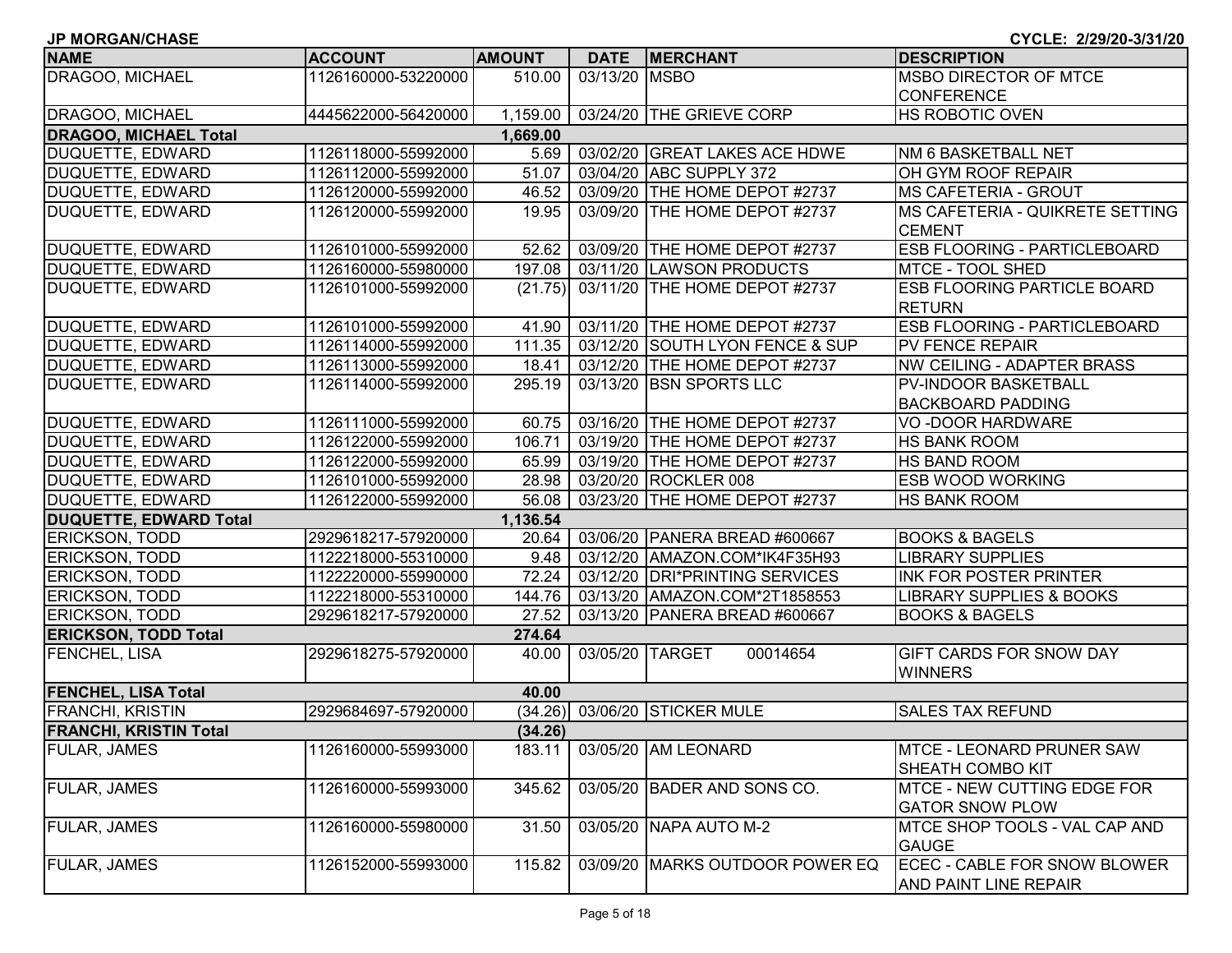| <b>JP MORGAN/CHASE</b>        |                     |               |             |                                      | CYCLE: 2/29/20-3/31/20                |
|-------------------------------|---------------------|---------------|-------------|--------------------------------------|---------------------------------------|
| <b>NAME</b>                   | <b>ACCOUNT</b>      | <b>AMOUNT</b> | <b>DATE</b> | <b>MERCHANT</b>                      | <b>DESCRIPTION</b>                    |
| <b>FULAR, JAMES</b>           | 1126160000-55730000 | 209.85        | 03/09/20    | <b>TRUCK&amp;TRAILER SPCLT IN</b>    | <b>MTCE - NEW SPINNER MOTOR FOR</b>   |
|                               |                     |               |             |                                      | 2014 SALT SPREADER TRUCK #7           |
| <b>FULAR, JAMES</b>           | 1126160000-55730000 | 209.85        |             | 03/11/20 TRUCK&TRAILER SPCLT IN      | MTCE - NEW SPINNER MOTOR FOR          |
|                               |                     |               |             |                                      | <b>SALT SPREADER TRUCK #8</b>         |
| <b>FULAR, JAMES</b>           | 1126122000-54120000 | 101.92        |             | 03/12/20 BADER AND SONS CO.          | <b>HS GATOR REPAIR</b>                |
| <b>FULAR, JAMES</b>           | 1126160000-55993000 | 4,117.70      |             | 03/30/20 TARGET SPECIALTY PROD       | <b>DISTRICT HERBICIDE</b>             |
| <b>FULAR, JAMES Total</b>     |                     | 5,315.37      |             |                                      |                                       |
| <b>GILMORE, MEGAN</b>         | 1311800000-55110551 | 136.52        |             | 03/03/20 AMZN MKTP US*MP8K11TN0      | <b>CLASSROOM SUPPLIES</b>             |
| <b>GILMORE, MEGAN</b>         | 1311800000-55110551 | 39.99         |             | 03/04/20 AMZN MKTP US*LG38T47L3      | <b>CLASSROOM SUPPLIES</b>             |
| <b>GILMORE, MEGAN Total</b>   |                     | 176.51        |             |                                      |                                       |
| <b>GLEESING, DONALD</b>       | 1126160000-54120000 | 1,829.92      |             | 03/09/20 BADER AND SONS CO.          | MTCE - GROUNDS JOHN-DEER              |
|                               |                     |               |             |                                      | <b>TRACTOR MAINTENANCE</b>            |
| <b>GLEESING, DONALD Total</b> |                     | 1,829.92      |             |                                      |                                       |
| <b>GORDON, BRIAN</b>          | 1429300000-55997000 | 178.60        |             | 03/02/20 ATHLETICRACEBIBS            | <b>BIBS FOR TRACK INVITE</b>          |
| <b>GORDON, BRIAN</b>          | 2929661275-57920000 | 16.60         |             | 03/02/20 THE APPLE FRITTER DOUG      | <b>DONUTS FOR KLAA</b>                |
| <b>GORDON, BRIAN</b>          | 2929661275-57920000 | 32.33         |             | 03/04/20 BRUEGGERS #3793             | <b>BAGELS FOR PRINCIPAL MEETING</b>   |
| <b>GORDON, BRIAN</b>          | 2929661275-57920000 | 49.02         |             | 03/05/20 OLGA S # 609                | LUNCH FOR ATHLETICS                   |
| <b>GORDON, BRIAN Total</b>    |                     | 276.55        |             |                                      |                                       |
| HANSEN, ANN                   | 1311800000-53220551 | 32.00         |             | 03/03/20 APPELBAUM TRAINING INS      | <b>TRAINING FOR PRESCHOOL STAFF</b>   |
| HANSEN, ANN                   | 1311800000-53220551 | 20.00         |             | 03/17/20 APPELBAUM TRAINING INS      | <b>TRAINING FOR PRESCHOOL STAFF</b>   |
| HANSEN, ANN                   | 1335100000-53220553 | 20.00         |             | 03/26/20 APPELBAUM TRAINING INS      | <b>TRAINING FOR CARE STAFF</b>        |
| HANSEN, ANN                   | 1335100000-53220553 | 72.00         |             | 03/31/20 APPELBAUM TRAINING INS      | <b>TRAINING FOR CARE STAFF</b>        |
| <b>HANSEN, ANN Total</b>      |                     | 144.00        |             |                                      |                                       |
| HARBAR, ERIN                  | 2929622122-57920000 | 201.68        |             | 03/03/20 ARMSTRONG TOOL & SUPPL      | CASTING SILVER AND BEZEL WIRE         |
|                               |                     |               |             |                                      | FOR STUDENT PURCHASE                  |
| HARBAR, ERIN                  | 1111322000-55110702 | 2.14          |             | 03/12/20 DBC*BLICK ART MATERIAL      | <b>CERAMICS TOOL</b>                  |
| HARBAR, ERIN                  | 1111322000-55110702 | 8.76          |             | 03/13/20 PRODUCTION TOOL SUPPLY      | <b>BUFFING COMPOUND</b>               |
| <b>HARBAR, ERIN Total</b>     |                     | 212.58        |             |                                      |                                       |
| HAYNES, DEBORAH               | 1335100000-55110553 | 27.50         |             | 03/11/20 FIVE BELOW 558              | <b>CARE SUPPLIES</b>                  |
| HAYNES, DEBORAH               | 1335100000-55110553 | 40.26         |             | 03/11/20 JOANN STORES #1933          | <b>CARE SUPPLIES</b>                  |
| <b>HAYNES, DEBORAH Total</b>  |                     | 67.76         |             |                                      |                                       |
| <b>HENDERSON, BETH</b>        | 1125200000-55910000 | 29.97         |             | 03/02/20 STAPLS7230212921000001      | <b>BUSINESS OFFICE SUPPLIES</b>       |
| <b>HENDERSON, BETH Total</b>  |                     | 29.97         |             |                                      |                                       |
| HICKEY, SAMANTHA              | 2929620238-57920000 | 45.00         |             | 03/03/20 LUCK'S MUSIC LIBRARY        | <b>ORCHESTRA MUSIC</b>                |
| <b>HICKEY, SAMANTHA</b>       | 2929620238-57920000 |               |             | 197.10 03/16/20 LUCK'S MUSIC LIBRARY | <b>ORCHESTRA MUSIC</b>                |
| <b>HICKEY, SAMANTHA Total</b> |                     | 242.10        |             |                                      |                                       |
| <b>HOLLY, SHEILA</b>          | 1123100000-53220000 | 35.00         | 03/04/20    | <b>OAKLAND SCHOOLS-RC INT</b>        | OCSBA DINNER MEETING, DANIELLE        |
|                               |                     |               |             |                                      | <b>RUSKIN, 3.18.20</b>                |
| HOLLY, SHEILA                 | 1128200000-53490000 | 2.50          |             | 03/06/20 REV.COM                     | <b>CLOSED CAPTIONING FOR ADULT ED</b> |
|                               |                     |               |             |                                      | <b>VIDEO</b>                          |
| <b>HOLLY, SHEILA</b>          | 1123200000-53220000 | 50.00         |             | 03/10/20 MI ASSOC SCH ADM            | MASA COVID-19 LEGAL WEBINAR,          |
|                               |                     |               |             |                                      | SHEILA HOLLY, MARCH 17, 2020          |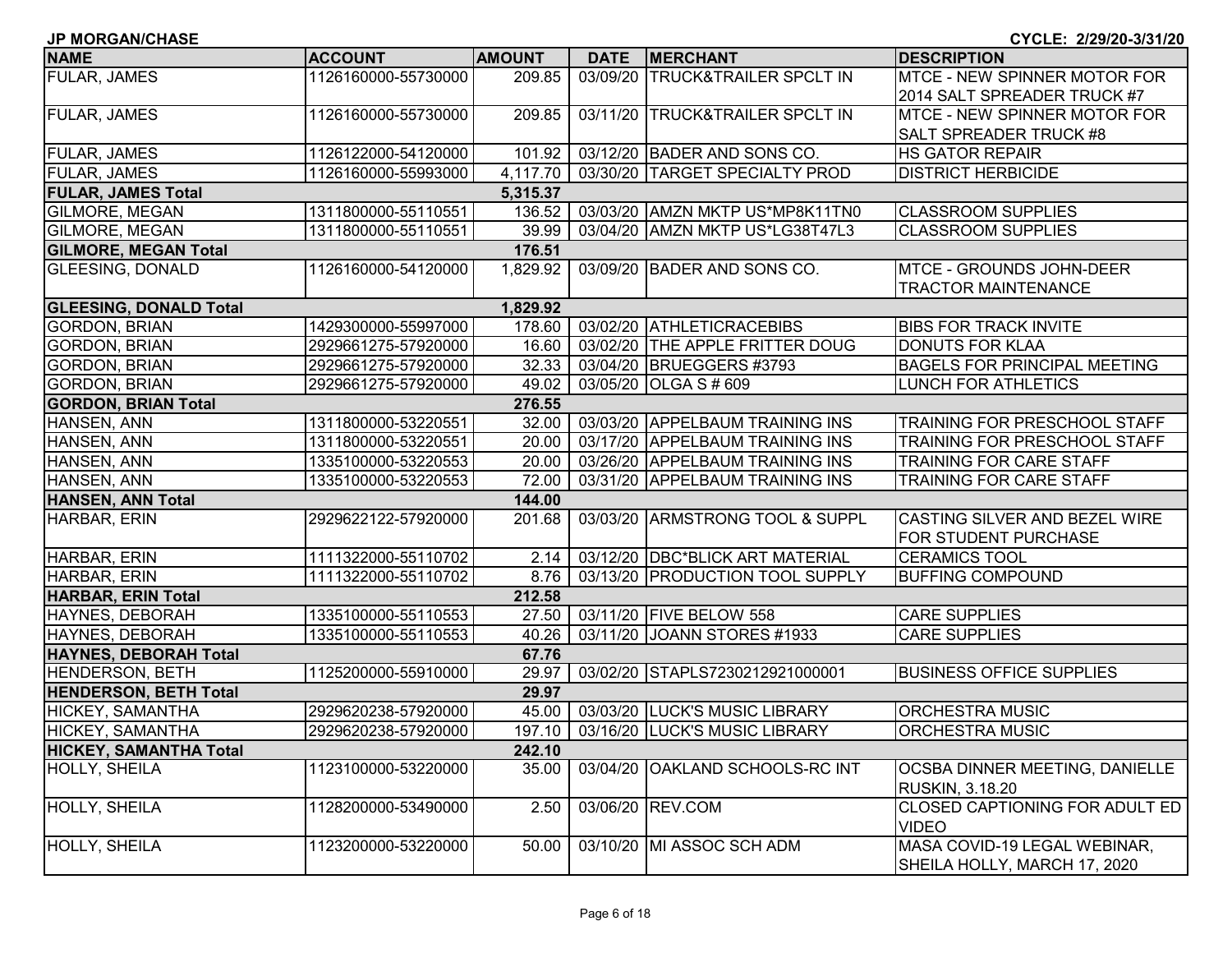| <b>NAME</b>                   | <b>ACCOUNT</b>      | <b>AMOUNT</b> | DATE   MERCHANT                         | <b>IDESCRIPTION</b>                |
|-------------------------------|---------------------|---------------|-----------------------------------------|------------------------------------|
| HOLLY, SHEILA                 | 1128200000-53490000 | 60.00         | 03/10/20 REV.COM                        | CLOSED CAPTIONING FOR THE          |
|                               |                     |               |                                         | MARCH 5, 2020 REGULAR BOARD        |
|                               |                     |               |                                         | <b>MEETING</b>                     |
| <b>HOLLY, SHEILA</b>          | 1123100000-53220000 | (90.00)       | 03/13/20 MICHIGANASS                    | MASB REFUND FOR CBA SESSION -      |
|                               |                     |               |                                         | CANCELLED DUE TO GOVERNOR'S        |
|                               |                     |               |                                         | <b>EXECUTIVE ORDER</b>             |
| HOLLY, SHEILA                 | 2929601275-57920000 | 121.85        | 03/13/20 THE FLOWER ALLEY               | ARRANGEMENT FOR DEATH IN           |
|                               |                     |               |                                         | <b>FAMILY, BOARD MEMBER</b>        |
| HOLLY, SHEILA                 | 1123200000-53220000 | (288.07)      | 03/17/20 EB 2020 NOVI STATE             | 2020 STATE OF THE CITY             |
|                               |                     |               |                                         | <b>REGISTRATION CANCELLATION,</b>  |
|                               |                     |               |                                         | <b>STEVE MATTHEWS AND</b>          |
|                               |                     |               |                                         | ADMINISTRATORS, APRIL 2, 2020      |
| <b>HOLLY, SHEILA</b>          | 1128200000-53490000 | (66.25)       | 03/23/20 REV.COM                        | <b>CLOSED CAPTIONING</b>           |
|                               |                     |               |                                         | REIMBURSEMENT FOR MARCH 19,        |
|                               |                     |               |                                         | 2020 BOARD OF EDUCATION            |
|                               |                     |               |                                         | <b>MEETING</b>                     |
| <b>HOLLY, SHEILA</b>          | 1128200000-53490000 | 66.25         | 03/23/20 REV.COM                        | <b>CLOSED CAPTIONING FOR MARCH</b> |
|                               |                     |               |                                         | 19, 2020 BOARD OF EDUCATION        |
|                               |                     |               |                                         | <b>ZOOM MEETING</b>                |
| <b>HOLLY, SHEILA</b>          | 1123100000-53220000 | 90.00         | 03/24/20 MICHIGANASS                    | CBA REGISTRATION, MARY ANN         |
|                               |                     |               |                                         | RONEY, MARCH 12, 2020, WAYNE       |
|                               |                     |               |                                         | <b>RESA</b>                        |
| HOLLY, SHEILA                 | 1123100000-55990000 | 26.32         | 03/25/20 AMZN MKTP US*S510D69P3         | HDMI/MAC ADAPTER FOR THE           |
|                               |                     |               |                                         | <b>BOARD ROOM</b>                  |
| <b>HOLLY, SHEILA Total</b>    |                     | 7.60          |                                         |                                    |
| <b>HOSKINS, DIANE</b>         | 2929625301-57920000 | 111.76        | 03/03/20 RED OLIVE XV                   | <b>STUDENT DINNER</b>              |
| <b>HOSKINS, DIANE</b>         | 2929625301-57920000 | 114.30        | 03/05/20 BENITO S CAFE                  | <b>STUDENT DINNER</b>              |
| HOSKINS, DIANE                | 2929625301-57920000 | 144.57        | 03/10/20 RED OLIVE                      | <b>STUDENT DINNER</b>              |
| <b>HOSKINS, DIANE</b>         | 2929625301-57920000 | 123.39        | 03/12/20 BENITO S CAFE                  | <b>STUDENT DINNNER</b>             |
| HOSKINS, DIANE                | 2929625301-57920000 | 11.05         | 03/12/20 RITE AID STORE - 4534          | <b>CLEANING SUPPLIES</b>           |
| <b>HOSKINS, DIANE</b>         | 2929625301-57920000 | 16.49         | 03/12/20 TARGET.COM *                   | CLEANING SUPPLIES - REFUNDED       |
| <b>HOSKINS, DIANE</b>         | 2929625301-57920000 | 11.66         | 03/16/20 STAPLS7230498456000001         | <b>CLEANING SUPPLIES</b>           |
| <b>HOSKINS, DIANE</b>         | 2929625301-57920000 | 83.65         | 03/16/20 STAPLS7230498456000002         | <b>CLEANING SUPPLIES</b>           |
| HOSKINS, DIANE                | 2929625301-57920000 |               | (16.49) 03/16/20 TARGET.COM *           | <b>CLEANING SUPPLIES REFUND</b>    |
| HOSKINS, DIANE                | 2929625301-57920000 | 547.34        | 03/17/20 SAMSCLUB.COM                   | <b>VENDING</b>                     |
| <b>HOSKINS, DIANE</b>         | 2929625301-57920000 |               | (11.66) 03/30/20 STAPLS7230498456001001 | CLEANING SUPPLIES - REFUNDED       |
| <b>HOSKINS, DIANE Total</b>   |                     | 1,136.06      |                                         |                                    |
| HURLBURT, THOMAS              | 1127170000-55980000 | 23.92         | 03/06/20 THE HOME DEPOT #2737           | <b>SUPPLIES</b>                    |
| <b>HURLBURT, THOMAS Total</b> |                     | 23.92         |                                         |                                    |
| <b>JAMES, KATHERINE</b>       | 1711322000-55110614 | 275.65        | 03/02/20 BIO RAD LABORATORIES           | LAB SUPPLIES FOR REQUIRED IB LAB   |
|                               |                     |               |                                         | PRACTICAL                          |
| JAMES, KATHERINE Total        |                     | 275.65        |                                         |                                    |

**JP MORGAN/CHASE CYCLE: 2/29/20-3/31/20**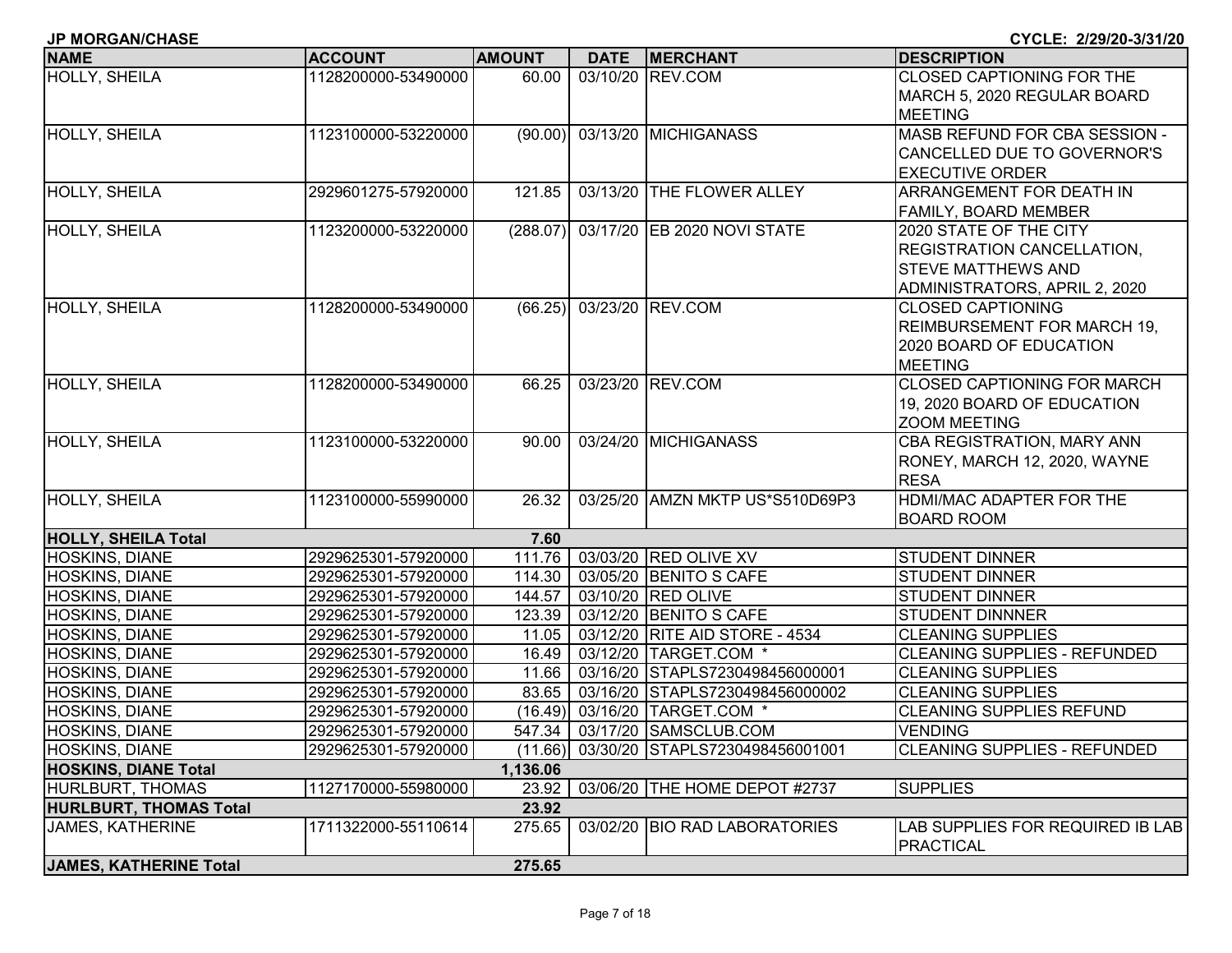| <b>JP MORGAN/CHASE</b>      |                     |               |             |                                 | CYCLE: 2/29/20-3/31/20              |
|-----------------------------|---------------------|---------------|-------------|---------------------------------|-------------------------------------|
| <b>NAME</b>                 | <b>ACCOUNT</b>      | <b>AMOUNT</b> | <b>DATE</b> | <b>MERCHANT</b>                 | <b>DESCRIPTION</b>                  |
| JANTZ, ANGELA               | 1122215000-55990000 | 40.00         |             | 03/11/20 AMZN MKTP US*CU0SV8JH3 | EARTH DAY SUPPLIES FOR MEDIA        |
|                             |                     |               |             |                                 | CENTER (COSTUME HANDS)              |
| <b>JANTZ, ANGELA</b>        | 1122215000-55990000 | 79.98         |             | 03/11/20 AMZN MKTP US*LV57W6OO3 | <b>EARTH DAY SUPPLIES FOR MEDIA</b> |
|                             |                     |               |             |                                 | CENTER (COSTUMEX2)                  |
| JANTZ, ANGELA               | 1122215000-55990000 | 53.89         |             | 03/16/20 AMZN MKTP US*U64BW8SI3 | <b>BARCODE SCANNERS FOR THE</b>     |
|                             |                     |               |             |                                 | <b>MEDIA CENTER</b>                 |
| JANTZ, ANGELA               | 2929615275-57920000 | 36.66         |             | 03/16/20 RED OLIVE              | LUNCH FOR OFFICE STAFF MEETING-     |
|                             |                     |               |             |                                 | PLANNING                            |
| <b>JANTZ, ANGELA Total</b>  |                     | 210.53        |             |                                 |                                     |
| JOB, STACEY                 | 1335100000-55990553 | 7.32          |             | 03/02/20 AMAZON.COM*H43LQ5RA3   | <b>FRIDGE THERMOMETER NM CARE</b>   |
| JOB, STACEY                 | 1335100000-55990553 | 32.32         |             | 03/02/20 AMZN MKTP US*9R8869033 | THERMOMETER FOR NM CARE             |
| JOB, STACEY                 | 1335100000-53220553 | 44.00         |             | 03/03/20 APPELBAUM TRAINING INS | <b>CARE TRAINING</b>                |
| JOB, STACEY                 | 2929641355-57920000 | 124.01        |             | 03/09/20 FTD.COM                | <b>BEREAVEMENT GIFT</b>             |
| JOB, STACEY                 | 1100000000-11923000 | 350.00        |             | 03/12/20 NOVI BOWL & RECREATION | <b>BOWLING FIELD TRIP</b>           |
| JOB, STACEY                 | 1311800000-55990551 |               |             | (36.03) 03/13/20 AMZN MKTP US   | RETURN THERMOMETER FROM RED         |
|                             |                     |               |             |                                 | POD                                 |
| JOB, STACEY                 | 1335100000-57410553 | 125.00        |             | 03/19/20 STATE OF MICHIGAN OCAL | <b>LICENSING NW</b>                 |
| <b>JOB, STACEY</b>          | 1335100000-57410553 | 125.00        |             | 03/19/20 STATE OF MICHIGAN OCAL | <b>LICENSING NM</b>                 |
| <b>JOB, STACEY Total</b>    |                     | 771.62        |             |                                 |                                     |
| JORDAN, CHRISTOPHER         | 1126122000-55992000 | 2.41          |             | 03/02/20 THE HOME DEPOT #2737   | HS BASS TRANSFORMER                 |
| JORDAN, CHRISTOPHER         | 1126170000-55992000 | 13.73         |             | 03/10/20 DOWNRIVER REFRIG SUP C | TRANSPR - DRIER - OVERLOAD KIT      |
| JORDAN, CHRISTOPHER         | 1126170000-55992000 | 17.48         |             | 03/11/20 DOWNRIVER REFRIG SUP C | <b>BUS GARAGE - TEC RELAY KIT</b>   |
|                             |                     |               |             |                                 | <b>REFRIGERATION MACHINE</b>        |
|                             |                     |               |             |                                 | <b>ACCESSORIES</b>                  |
| JORDAN, CHRISTOPHER         | 1126170000-55992000 | 28.42         |             | 03/11/20 DOWNRIVER REFRIG SUP C | <b>BUS GARAGE - DRIERS SWEAT</b>    |
|                             |                     |               |             |                                 | <b>LIQUID REFRIGERATION MACHINE</b> |
|                             |                     |               |             |                                 | <b>ACCESSORIES</b>                  |
| JORDAN, CHRISTOPHER         | 1126160000-55980000 | 13.48         | 03/13/20    | THE HOME DEPOT #2737            | TRANSPR GARAGE - HVAC - HUSKY       |
|                             |                     |               |             |                                 | TUBE BENDING TOOL                   |
| JORDAN, CHRISTOPHER Total   |                     | 75.52         |             |                                 |                                     |
| LALONDE, LUCAS              | 1129900000-53450000 | 72.00         |             | 03/02/20 WWW.PDF.AC PDF-FILLER  | PDF SOFTWARE FOR AUD PAYROLL        |
|                             |                     |               |             |                                 |                                     |
| LALONDE, LUCAS              | 1129900000-55990000 | 29.99         |             | 03/11/20 ADOBE STOCK            | STOCK IMAGE AND USE RITES FOR       |
|                             |                     |               |             |                                 | <b>AUDS</b>                         |
| LALONDE, LUCAS              | 2929622191-57920000 |               |             | 13.43 03/11/20 TACO BELL #1880  | WRONG CARD USED, DISTRICT TO        |
|                             |                     |               |             |                                 | <b>BE REINBURSED</b>                |
| LALONDE, LUCAS              | 1129900000-55990000 | 13.05         |             | 03/13/20 SAWSTOP LLC            | <b>REPAIR PART FOR SCENE SHOP</b>   |
|                             |                     |               |             |                                 | <b>TABLE SAW</b>                    |
| LALONDE, LUCAS              | 1129900000-55990000 | 122.47        |             | 03/13/20 THE HOME DEPOT #2737   | <b>RESTOCKING SCENE SHOP</b>        |
|                             |                     |               |             |                                 | <b>SUPPLIES</b>                     |
| <b>LALONDE, LUCAS Total</b> |                     | 250.94        |             |                                 |                                     |
| <b>LASH, NANCY</b>          | 1111114000-55110708 | 34.48         |             | 03/02/20 STAPLS7230195924000001 | <b>CLASSROOM SUPPLY</b>             |
| LASH, NANCY                 | 1111114000-55110708 | 130.00        |             | 03/04/20 AMAZON.COM*V85NU9R03   | <b>CLASSROOM SUPPLY</b>             |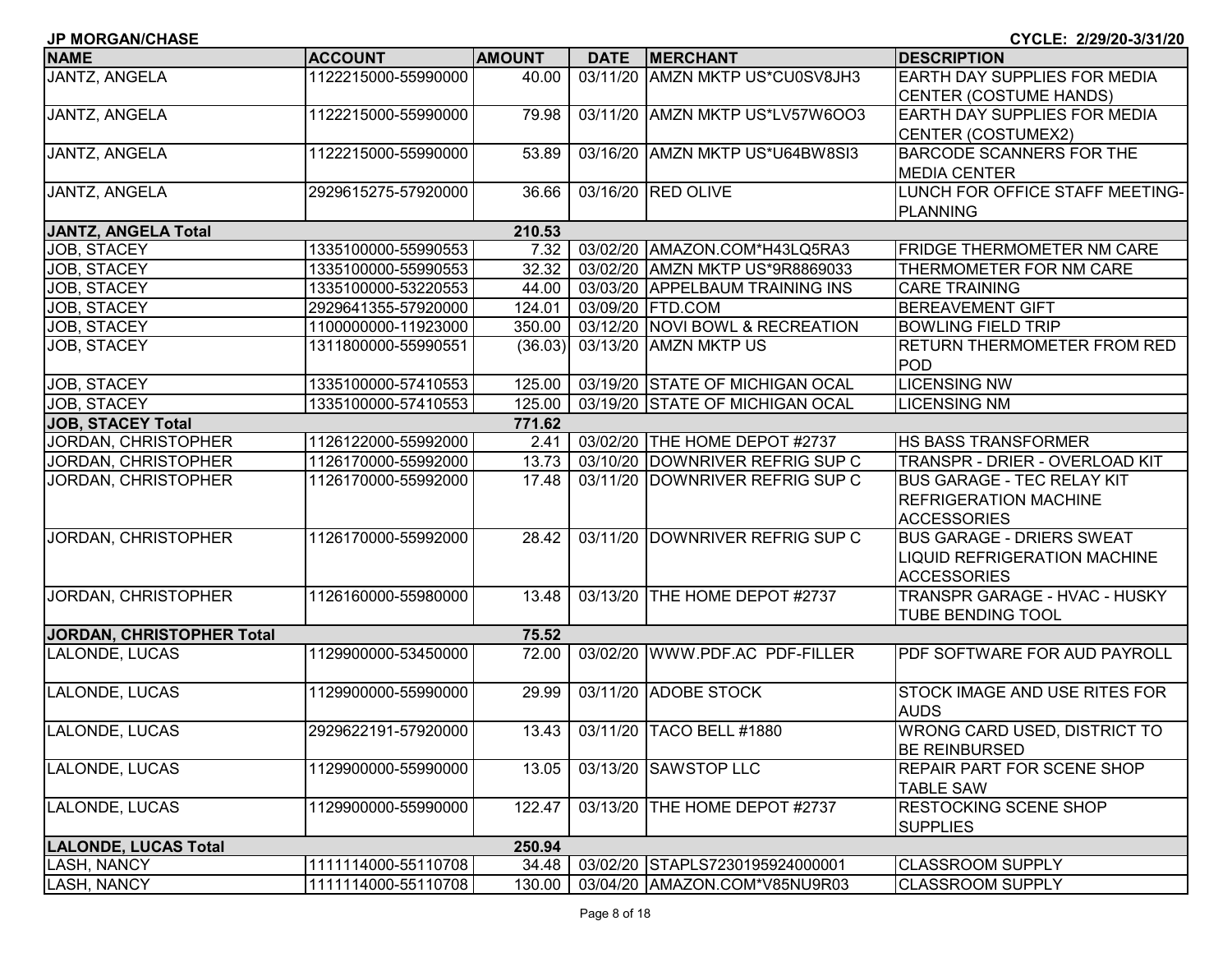| <b>JP MORGAN/CHASE</b>          |                     |               |             |                                  | CYCLE: 2/29/20-3/31/20               |
|---------------------------------|---------------------|---------------|-------------|----------------------------------|--------------------------------------|
| <b>NAME</b>                     | <b>ACCOUNT</b>      | <b>AMOUNT</b> | <b>DATE</b> | <b>MERCHANT</b>                  | <b>DESCRIPTION</b>                   |
| <b>LASH, NANCY</b>              | 2929614275-57920000 | 19.99         |             | 03/05/20 AMZN MKTP US*9X8CC58A3  | <b>PV FIELD DAY</b>                  |
| <b>LASH, NANCY</b>              | 2929614275-57920000 | 14.89         |             | 03/06/20 AMZN MKTP US*B66W38A83  | PV FIELD DAY                         |
| <b>LASH, NANCY</b>              | 2929614275-57920000 | 54.95         |             | 03/06/20 AMZN MKTP US*DD9K84KW3  | PV FIELD DAY                         |
| <b>LASH, NANCY</b>              | 2929614275-57920000 | 84.75         |             | 03/06/20 AMZN MKTP US*S74SH4LG3  | <b>PV FIELD DAY</b>                  |
| <b>LASH, NANCY</b>              | 2929614275-57920000 | 35.46         |             | 03/06/20 HOMEDEPOT.COM           | <b>PV FIELD DAY</b>                  |
| <b>LASH, NANCY</b>              | 1111114000-55110708 | 1,170.00      |             | 03/06/20 PAPER EXPRESS INC       | <b>PAPER</b>                         |
| <b>LASH, NANCY</b>              | 1111114000-55110708 | 157.45        |             | 03/06/20 STAPLS7230296220000001  | <b>CLASSROOM SUPPLY</b>              |
| <b>LASH, NANCY</b>              | 1111114000-55110708 | 22.04         |             | 03/06/20 STAPLS7230304119000001  | <b>CLASSROOM SUPPLY</b>              |
| <b>LASH, NANCY</b>              | 2929614275-57920000 | 760.00        |             | 03/06/20 UM MUSEUM OF NAT HISTO  | <b>PV FIELD TRIP</b>                 |
| <b>LASH, NANCY</b>              | 2929614275-57920000 | 258.08        |             | 03/09/20 AMZN MKTP US*DZ79R5G43  | <b>PV FIELD DAY</b>                  |
| <b>LASH, NANCY</b>              | 2929614275-57920000 | 45.20         |             | 03/10/20 AMZN MKTP US*TO3XL3PK3  | <b>PV FIELD DAY</b>                  |
| <b>LASH, NANCY</b>              | 1111114000-55110708 | 28.09         |             | 03/11/20 STAPLS7230304119000002  | <b>CLASSROOM SUPPLY</b>              |
| <b>LASH, NANCY</b>              | 1111114000-55110708 | 30.78         |             | 03/11/20 STAPLS7230398620000001  | <b>CLASSROOM SUPPLY</b>              |
| <b>LASH, NANCY</b>              | 1111114000-55110702 | 39.60         |             | 03/12/20 DBC*BLICK ART MATERIAL  | <b>ART ROOM SUPPLY</b>               |
| <b>LASH, NANCY</b>              | 1111114000-55110708 | 76.96         |             | 03/13/20 STAPLS7230195924000002  | <b>CLASSROOM SUPPLY</b>              |
| LASH, NANCY                     | 2929614275-57920000 | (45.69)       |             | 03/16/20 AMZN MKTP US            | <b>REFUND OF ITEMS OUT OF STOCK</b>  |
|                                 |                     |               |             |                                  | NOT RECD PV FIELD DAY                |
| <b>LASH, NANCY</b>              | 2929614275-57920000 | (97.38)       |             | 03/16/20 AMZN MKTP US            | REFUND OUT OF STOCK NOT RECD         |
|                                 |                     |               |             |                                  | <b>ITEMS PV FIELD DAY</b>            |
| <b>LASH, NANCY Total</b>        |                     | 2,819.65      |             |                                  |                                      |
| MATSON, MELISSA                 | 1711322000-55210614 | 11.69         |             | 03/11/20 AMAZON.COM*985DH8IK3    | <b>AP REVIEW BOOK FOR TEACHER</b>    |
| MATSON, MELISSA                 | 1722113000-53220611 | 162.00        |             | 03/12/20 HILTON GARDEN INN       | ONE NIGHT LODGING CHARGE FOR         |
|                                 |                     |               |             |                                  | <b>MACUL CONFERENCE</b>              |
|                                 |                     |               |             |                                  | CANCELLATION - J. HATTIE             |
| MATSON, MELISSA                 | 1722100000-53450000 | 119.88        |             | 03/18/20 DROPBOX*2DZ8F11XWXGJ    | <b>DROPBOX LICENSE PURCHASE - M.</b> |
|                                 |                     |               |             |                                  | <b>MATSON</b>                        |
| <b>MATSON, MELISSA Total</b>    |                     | 293.57        |             |                                  |                                      |
| MATTHEWS, STEVEN                | 1123200000-53220000 | 50.00         |             | 03/17/20 MI ASSOC SCH ADM        | <b>MASA CORONAVIRUS LEGAL</b>        |
|                                 |                     |               |             |                                  | <b>WEBINAR, STEVE MATTHEWS,</b>      |
|                                 |                     |               |             |                                  | MARCH 17, 2020                       |
| <b>MATTHEWS, STEVEN Total</b>   |                     | 50.00         |             |                                  |                                      |
| MCDOUGALL, BARBARA              | 2929661104-57920000 | 212.77        |             | 03/02/20 SUBWAY<br>00025049      | <b>HOSTED MHSAA CHEERLEADING</b>     |
| MCDOUGALL, BARBARA              | 2929661104-57920000 | 280.98        |             | 03/06/20 SAMS CLUB #6657         | <b>ITEMS PURCHASED FOR MHSAA</b>     |
|                                 |                     |               |             |                                  | <b>HOCKEY FINALS</b>                 |
| MCDOUGALL, BARBARA              | 2929661115-57920000 | 586.82        |             | 03/26/20  GREKO PRINTING & IMAGI | <b>IWRESTLING BANQUET</b>            |
| <b>MCDOUGALL, BARBARA Total</b> |                     | 1,080.57      |             |                                  |                                      |
| NESMITH, RUSSELL                | 1126160000-55993000 | 280.91        |             | 03/05/20 PIONEER ATHLETICS       | <b>DISTRICT ATHLETIC GAME LINE</b>   |
|                                 |                     |               |             |                                  | PAINT                                |
| NESMITH, RUSSELL                | 1126160000-55980000 | 28.36         |             | 03/09/20 BEST PLUMBING SPECIALT  | <b>MTCE - PLUMBING TOOL -</b>        |
|                                 |                     |               |             |                                  | ADJUSTABLE RATCHETING WRENCH         |
| NESMITH, RUSSELL                | 1126160000-55992000 | 429.47        |             | 03/09/20 BEST PLUMBING SPECIALT  | <b>IMTCE PLUMBING STOCK - WALL</b>   |
|                                 |                     |               |             |                                  | <b>HUNG URINAL</b>                   |
| NESMITH, RUSSELL                | 1126122000-55992000 | 6.90          |             | 03/09/20 THE HOME DEPOT #2737    | <b>HS KITCHEN - VINYL TUBE</b>       |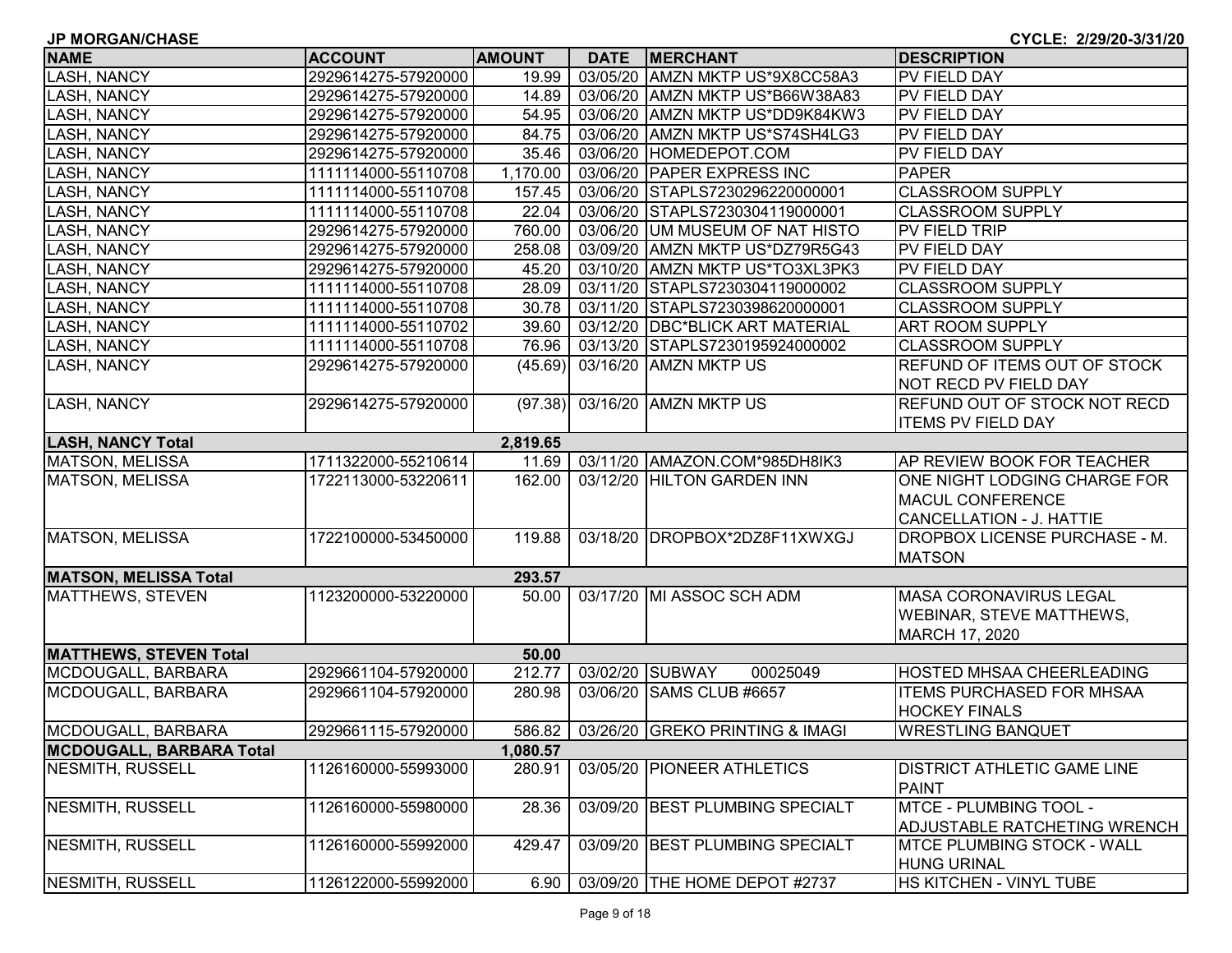| <b>JP MORGAN/CHASE</b><br>CYCLE: 2/29/20-3/31/20 |                     |               |  |                                           |                                      |  |
|--------------------------------------------------|---------------------|---------------|--|-------------------------------------------|--------------------------------------|--|
| <b>NAME</b>                                      | <b>ACCOUNT</b>      | <b>AMOUNT</b> |  | DATE MERCHANT                             | <b>DESCRIPTION</b>                   |  |
| NESMITH, RUSSELL                                 | 1126160000-55992000 | 422.22        |  | 03/11/20 BEST PLUMBING SPECIALT           | <b>MTCE - PLUMBING STOCK -</b>       |  |
|                                                  |                     |               |  |                                           | <b>SOLENOID</b>                      |  |
| <b>NESMITH, RUSSELL</b>                          | 1126160000-55992000 | 22.14         |  | 03/11/20 BEST PLUMBING SPECIALT           | <b>MTCE PLUMBING STOCK - CLEAN</b>   |  |
|                                                  |                     |               |  |                                           | <b>OUT PLUG</b>                      |  |
| NESMITH, RUSSELL                                 | 1126160000-55992000 | 205.00        |  | 03/12/20 FASTENAL COMPANY 01MID           | MTCE SUPPLIES - CAUTION TAPE,        |  |
|                                                  |                     |               |  |                                           | <b>HEX KEY SETS</b>                  |  |
| NESMITH, RUSSELL                                 | 1126160000-55730000 | 54.99         |  | 03/12/20 O'REILLY AUTO PARTS 48           | <b>MTCE VEHICLE REPAIR</b>           |  |
| NESMITH, RUSSELL                                 | 1126160000-55992000 | 16.05         |  | 03/13/20 FASTENAL COMPANY 01MID           | <b>MTCE - SUPPLIES</b>               |  |
| NESMITH, RUSSELL                                 | 1126160000-55992000 | 145.66        |  | 03/19/20 BEST PLUMBING SPECIALT           | MTCE - PLUMBING STOCK                |  |
| NESMITH, RUSSELL                                 | 1126160000-55992000 | 129.57        |  | 03/19/20 BEST PLUMBING SPECIALT           | <b>MTCE PLUMBING STOCK</b>           |  |
| NESMITH, RUSSELL                                 | 1126160000-54220000 | 110.00        |  | 03/19/20 COUGAR SALES & RENTAL            | <b>MTCE RENTAL</b>                   |  |
| NESMITH, RUSSELL                                 | 1126160000-55992000 | 11.76         |  | 03/20/20 BEST PLUMBING SPECIALT           | MTCE PLUMBING STOCK                  |  |
| NESMITH, RUSSELL                                 | 1126122000-55992000 | 216.51        |  | 03/20/20 ETNA DISTRIBUTORS, LLC           | HS BOYS LOCKER ROOM                  |  |
| NESMITH, RUSSELL                                 | 1126160000-55992000 | 64.20         |  | 03/23/20 CONTRACTORS PIPE & SUP           | <b>MTCE PLUMBING STOCK</b>           |  |
| <b>NESMITH, RUSSELL</b>                          | 1126160000-54220000 | 114.10        |  | 03/23/20 PENSKE TRK LSG 059110            | <b>MTCE RENTAL</b>                   |  |
| NESMITH, RUSSELL                                 | 1126160000-55992000 | 42.97         |  | 03/26/20 BEST PLUMBING SPECIALT           | <b>MTCE PLUMBING STOCK</b>           |  |
| NESMITH, RUSSELL Total                           |                     | 2,300.81      |  |                                           |                                      |  |
| <b>OAKES, ROBERT</b>                             | 1126170000-55992000 | 282.39        |  | 03/12/20 DOWNRIVER REFRIG SUP C           | TRANSPR - HVAC - RECIPROCATING       |  |
|                                                  |                     |               |  |                                           | <b>COMPRESSOR</b>                    |  |
| <b>OAKES, ROBERT</b>                             | 1126101000-55992000 | (33.07)       |  | 03/16/20 THE HOME DEPOT #2737             | <b>ESB COFFEE MAKER PARTS RETURN</b> |  |
| <b>OAKES, ROBERT</b>                             | 1126101000-55992000 | 133.26        |  | 03/16/20 THE HOME DEPOT #2737             | <b>ESB COFFEE MAKER</b>              |  |
| <b>OAKES, ROBERT</b>                             | 1126101000-55992000 | 38.88         |  | 03/16/20 THE HOME DEPOT #2737             | <b>ESB COFFEE MAKER</b>              |  |
| <b>OAKES, ROBERT</b>                             | 1126120000-55992000 | 27.94         |  | 03/18/20 THE HOME DEPOT #2737             | <b>MS FAN MEDIA CENTER</b>           |  |
| <b>OAKES, ROBERT</b>                             | 1126120000-55992000 | 644.64        |  | 03/18/20 TRANE SUPPLY-113415              | <b>MS MEDIA CENTER FAN</b>           |  |
| OAKES, ROBERT                                    | 1126160000-55992000 | 12.02         |  | 03/20/20 DOWNRIVER REFRIG SUP C           | <b>HVAC STOCK - RUN CAP</b>          |  |
| <b>OAKES, ROBERT</b>                             | 1126122000-55992000 | 2,810.00      |  | 03/20/20 R L DEPPMANN CO                  | HS MECHANICAL ROOM 240 PUMP          |  |
|                                                  |                     |               |  |                                           | <b>REPLACEMENT</b>                   |  |
| <b>OAKES, ROBERT Total</b>                       |                     | 3,916.06      |  |                                           |                                      |  |
| OCONNOR, GAIL                                    | 1311800000-55110551 | 43.16         |  | 03/03/20 AMAZON.COM*6O57D9QO3             | <b>TEACHING SUPPLIES</b>             |  |
| OCONNOR, GAIL                                    | 1311800000-55110551 | 58.20         |  | 03/04/20 AMAZON.COM*JW57Q77A3             | <b>TEACHING SUPPLIES</b>             |  |
| OCONNOR, GAIL                                    | 1311800000-55110551 | 32.51         |  | 03/06/20 AMZN MKTP US*V51I79JM3           | <b>TEACHING SUPPLIES</b>             |  |
| OCONNOR, GAIL                                    | 1311800000-55110551 | 57.16         |  | 03/09/20 AMZN MKTP US*FT6QO3B63           | <b>TEACHING SUPPLIES</b>             |  |
| OCONNOR, GAIL                                    | 1311800000-55110551 | 207.38        |  | 03/09/20 STAPLS7230328284000001           | <b>TEACHING SUPPLIES</b>             |  |
| OCONNOR, GAIL                                    | 1335100000-55110553 |               |  | 303.32 03/13/20 LAKESHORE LEARNING MAT    | <b>TEACHING SUPPLIES</b>             |  |
| <b>OCONNOR, GAIL</b>                             | 1311800000-55110551 |               |  | 40.53   03/13/20   STAPLS7230448066000001 | <b>TEACHING SUPPLIES</b>             |  |
| OCONNOR, GAIL                                    | 1311800000-55110551 |               |  | 1.86   03/13/20 STAPLS7230448066000002    | <b>TEACHING SUPPLIES</b>             |  |
| <b>OCONNOR, GAIL</b>                             | 1311800000-55110551 | 4.58          |  | 03/13/20 STAPLS7230448066000003           | <b>TEACHING SUPPLIES</b>             |  |
| OCONNOR, GAIL                                    | 1311800000-55110551 | 68.28         |  | 03/13/20 STAPLS7230460399000001           | <b>TEACHING SUPPLIES</b>             |  |
| <b>OCONNOR, GAIL</b>                             | 1311800000-55110551 | 8.98          |  | 03/18/20 STAPLS7230448066000004           | <b>TEACHING SUPPLIES</b>             |  |
| <b>OCONNOR, GAIL Total</b>                       |                     | 825.96        |  |                                           |                                      |  |
| <b>OFILI, ALEXANDER</b>                          | 2929611275-57920000 | 250.00        |  | 03/11/20 GG *NOVI EDUCATIONAL F           | <b>GREEN GALA TICKETS</b>            |  |
| <b>OFILI, ALEXANDER</b>                          | 2929611275-57920000 | (250.00)      |  | 03/23/20 GG *NOVI EDUCATIONAL F           | <b>GREEN GALA TICKET REFUND</b>      |  |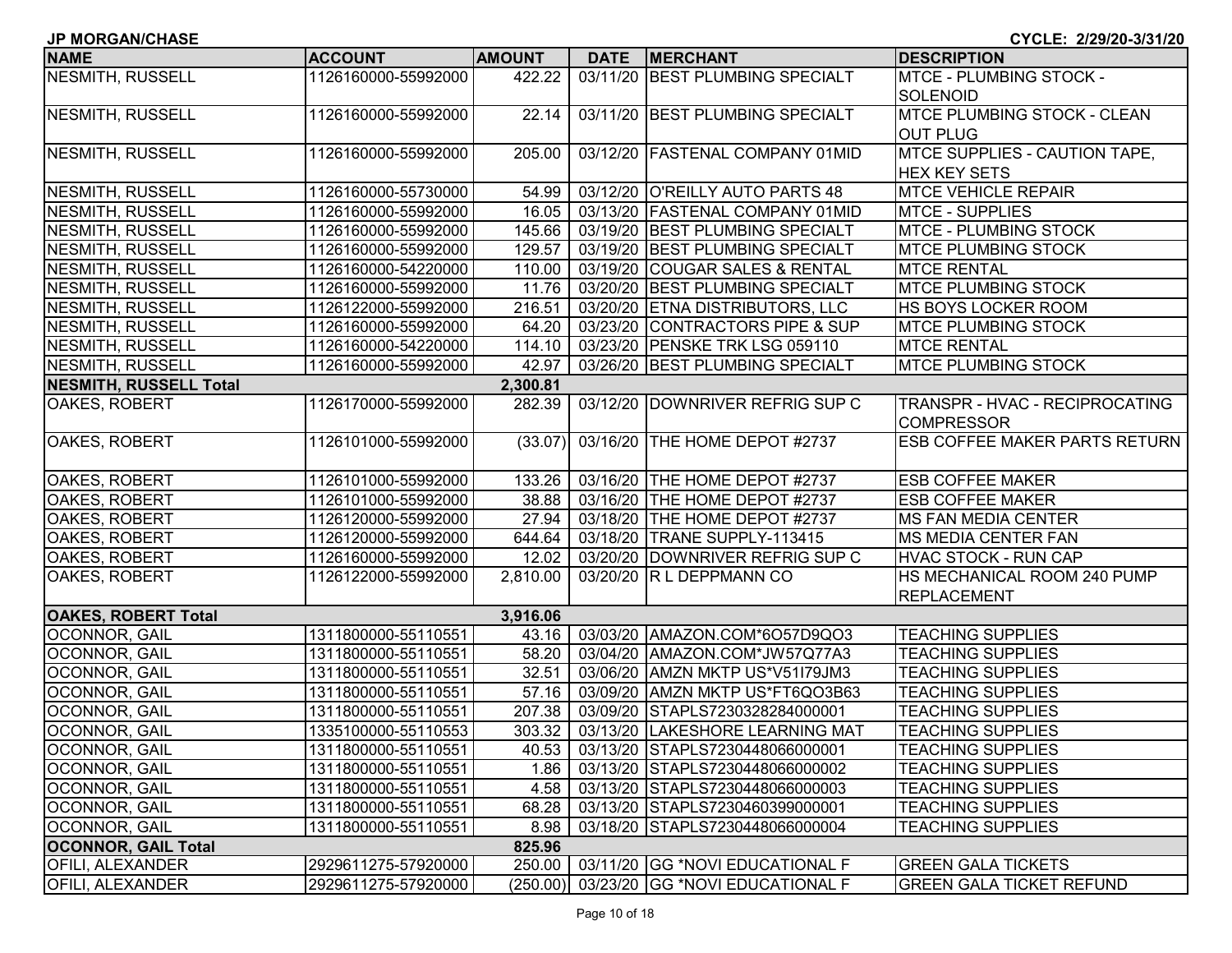| <b>JP MORGAN/CHASE</b>        |                     |               |                          |                                 | CYCLE: 2/29/20-3/31/20                |
|-------------------------------|---------------------|---------------|--------------------------|---------------------------------|---------------------------------------|
| <b>NAME</b>                   | <b>ACCOUNT</b>      | <b>AMOUNT</b> |                          | DATE MERCHANT                   | <b>DESCRIPTION</b>                    |
| <b>OFILI, ALEXANDER Total</b> |                     | 0.00          |                          |                                 |                                       |
| PATEL, SHAILEE                | 1222100000-53220000 |               | (379.49) 03/10/20 HILTON |                                 | CONFERENCE LODGING REFUND             |
| <b>PATEL, SHAILEE Total</b>   |                     | (379.49)      |                          |                                 |                                       |
| <b>POHLONSKI, EMILY</b>       | 2929622190-57920000 | 900.00        |                          | 03/02/20 AGAVE MEXICAN GRILL    | <b>HOSA STATES MEAL</b>               |
| POHLONSKI, EMILY              | 2929622190-57920000 | 54.40         |                          | 03/02/20 AMAZON.COM*IY4UP3FH3   | <b>HOSA STATES TAPE</b>               |
| POHLONSKI, EMILY              | 2929622190-57920000 | 39.98         |                          | 03/02/20 AMZN MKTP US*009UI6L63 | <b>HOSA STATES FOLDERS</b>            |
| POHLONSKI, EMILY              | 2929622190-57920000 | 7.99          |                          | 03/03/20 AMZN MKTP US*RR3N021L3 | HOSA BIOMEDICAL LENS CLEANER          |
| <b>POHLONSKI, EMILY</b>       | 2929622190-57920000 | 25.06         |                          | 03/04/20 AMAZON.COM*CV5R096B3   | HOSA STATES NUT-FREE GRANOLA          |
|                               |                     |               |                          |                                 | <b>BARS</b>                           |
| POHLONSKI, EMILY              | 2929622190-57920000 | 29.49         |                          | 03/04/20 AMAZON.COM*E38FU3IW3   | HOSA STATES LUNCH BAGS                |
| <b>POHLONSKI, EMILY</b>       | 2929622190-57920000 | 84.96         |                          | 03/05/20 RITE AID STORE - 4534  | <b>HOSA STATES THERMOMETER</b>        |
| POHLONSKI, EMILY              | 2929622190-57920000 | 1,183.00      |                          | 03/09/20 DOMINO'S 1251          | HOSA STATES PIZZA MEAL DAY 1          |
| POHLONSKI, EMILY              | 2929622190-57920000 | 700.00        |                          | 03/09/20 HARD ROCK HOUSTON R    | HOSA ILC DEPOSIT FOR DINNER           |
| POHLONSKI, EMILY              | 2929622190-57920000 | 983.00        |                          | 03/10/20 1251 DOMINOS PIZZA     | HOSA PIZZA DINNER NIGHT 2             |
| <b>POHLONSKI, EMILY</b>       | 2929622190-57920000 | 898.38        |                          | 03/10/20 BLUE TRACTOR BARBEQUE  | <b>HOSA MEAL</b>                      |
| POHLONSKI, EMILY              | 2929622190-57920000 | 47.08         |                          | 03/11/20 GRAND TRAV RSRT FOOD/  | <b>HOSA STATES MEAL</b>               |
| <b>POHLONSKI, EMILY</b>       | 2929622190-57920000 | 2,078.76      |                          | 03/11/20 JIMMY JOHNS # 720 - M  | <b>HOSA STATES MEAL</b>               |
| POHLONSKI, EMILY Total        |                     | 7,032.10      |                          |                                 |                                       |
| QUITIQUIT, PAMELA             | 1111112000-55110708 | 15.89         |                          | 03/13/20 GREAT LAKES ACE HDWE   | <b>SPRAY BOTTLES FOR THE</b>          |
|                               |                     |               |                          |                                 | <b>CLASSROOMS</b>                     |
| QUITIQUIT, PAMELA Total       |                     | 15.89         |                          |                                 |                                       |
| <b>REICHLEY, CARRIE</b>       | 2929618219-57920000 | 162.16        |                          | 03/02/20 FOLLETT SCHOOL SOLUTIO | <b>BOOKS</b>                          |
| <b>REICHLEY, CARRIE</b>       | 2929618275-57920000 | 26.35         |                          | 03/02/20 USPS PO 2569200376     | <b>GAMING LICENSE FOR PTO</b>         |
| <b>REICHLEY, CARRIE</b>       | 1124118000-55910000 | 188.43        |                          | 03/04/20 STAPLS7230242996000001 | <b>OFFICE SUPPLIES</b>                |
| <b>REICHLEY, CARRIE</b>       | 1124118000-55910000 | 488.96        |                          | 03/04/20 THE RIEGLE PRESS       | <b>OFFICE SUPPLIES</b>                |
| <b>REICHLEY, CARRIE</b>       | 2929618219-57920000 | (40.98)       |                          | 03/05/20 SCHOLASTIC, INC.       | TAX CREDIT FOR BOOKS ORDERED          |
|                               |                     |               |                          |                                 | <b>LAST MONTH</b>                     |
| <b>REICHLEY, CARRIE</b>       | 1111118000-55110708 | 14.67         |                          | 03/05/20 SSI*SCHOOL SPECIALTY   | CLASSROOM SUPPLIES-KIDON              |
| <b>REICHLEY, CARRIE</b>       | 2929618275-57920000 | 75.00         |                          | 03/06/20 GG *NOVI EDUCATIONAL F | <b>GREEN GALA TICKET-ERICKSON</b>     |
| <b>REICHLEY, CARRIE</b>       | 1111118000-53220000 | 25.00         | 03/06/20                 | <b>OAKLAND SCHOOLS-RC INT</b>   | <b>REGISTRATION FOR A. MOISEEFF</b>   |
|                               |                     |               |                          |                                 | <b>TRAUMA &amp; RESILIENCE 101</b>    |
| <b>REICHLEY, CARRIE</b>       | 2929618219-57920000 | 614.73        | 03/09/20                 | <b>FOLLETT SCHOOL SOLUTIO</b>   | <b>BOOKS-LISA ERICKSON GR. 6</b>      |
|                               |                     |               |                          |                                 | <b>LEVELED LIBRARY</b>                |
| <b>REICHLEY, CARRIE</b>       | 2929618275-57920000 | 675.00        |                          | 03/09/20 GG *NOVI EDUCATIONAL F | <b>GREEN GALA TICKETS-LENGERICH,</b>  |
|                               |                     |               |                          |                                 | ZEBROWSKI, DUTHIE, MOISEEFF,          |
|                               |                     |               |                          |                                 | FENCHEL, TIMMER, DIAL, SLOAN          |
| <b>REICHLEY, CARRIE</b>       | 2929618275-57920000 | 75.00         |                          | 03/09/20 GG *NOVI EDUCATIONAL F | <b>GREEN GALA TICKET-RUGG</b>         |
| <b>REICHLEY, CARRIE</b>       | 1124118000-55910000 | 11.21         |                          | 03/09/20 STAPLS7230371704000001 | LABELS FOR LEVELED LIBRARY-           |
|                               |                     |               |                          |                                 | <b>ERICKSON</b>                       |
| <b>REICHLEY, CARRIE</b>       | 2929618219-57920000 | 70.72         | 03/11/20                 | AMAZON.COM*MG87S3LU3            | <b>BOOKS FOR LEVELED LIBRARY-GR.6</b> |
|                               |                     |               |                          |                                 |                                       |
| <b>REICHLEY, CARRIE</b>       | 2929618219-57920000 | 410.20        |                          | 03/11/20 CAPSTONE               | BOOKS-LEVELED LIBRARY, GR.6           |
| <b>REICHLEY, CARRIE</b>       | 1111118000-54910000 | 40.00         |                          | 03/11/20 SAFEWAY SHREDDING      | <b>SHREDDING</b>                      |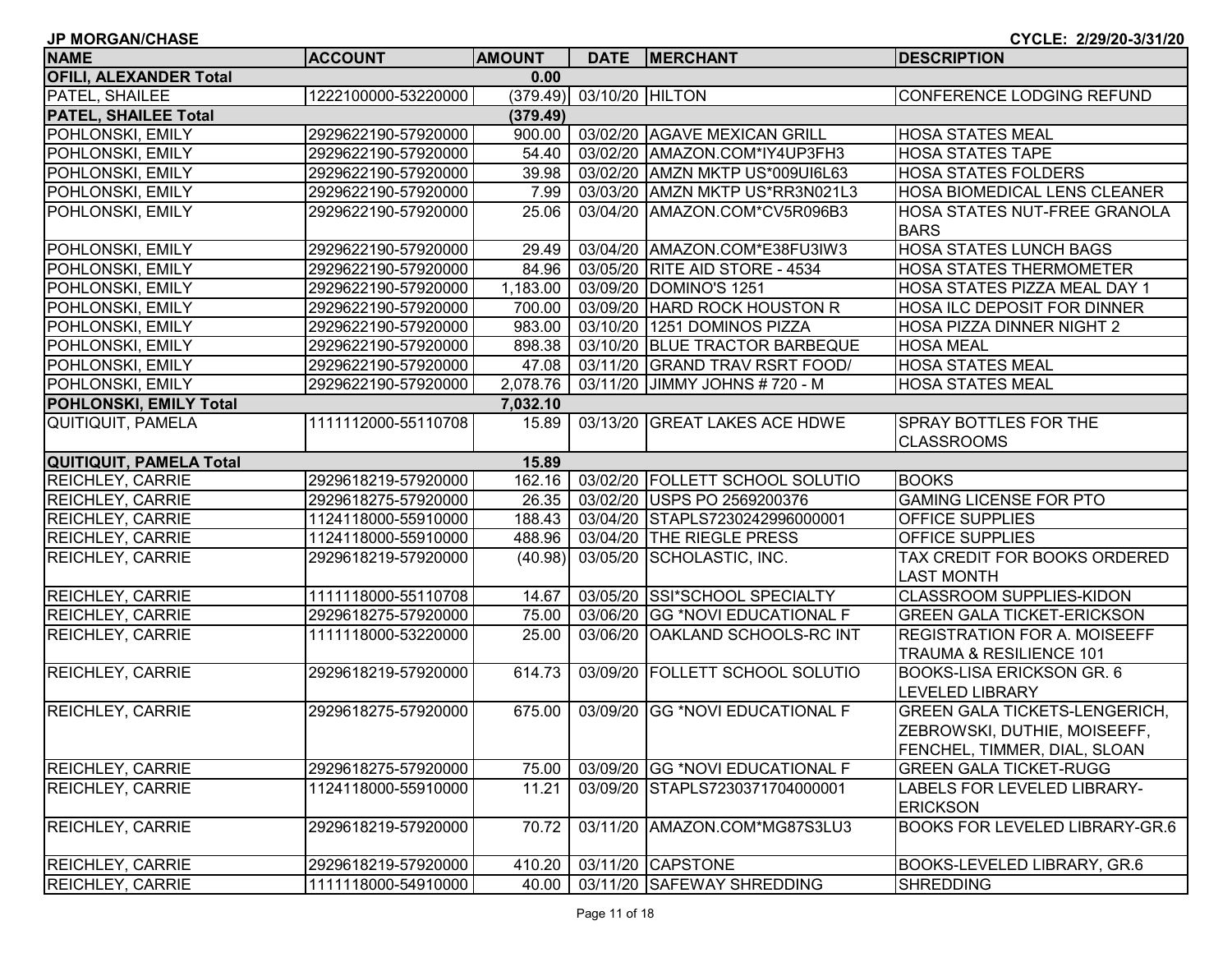| <b>JP MORGAN/CHASE</b>          |                     |               |             |                                 | CYCLE: 2/29/20-3/31/20                                                                                                                |
|---------------------------------|---------------------|---------------|-------------|---------------------------------|---------------------------------------------------------------------------------------------------------------------------------------|
| <b>NAME</b>                     | <b>ACCOUNT</b>      | <b>AMOUNT</b> | <b>DATE</b> | <b>MERCHANT</b>                 | <b>DESCRIPTION</b>                                                                                                                    |
| <b>REICHLEY, CARRIE</b>         | 2929618219-57920000 | 1,234.54      |             | 03/12/20 FOLLETT SCHOOL SOLUTIO | <b>BOOKS</b>                                                                                                                          |
| <b>REICHLEY, CARRIE</b>         | 1124118000-55910000 | 11.83         |             | 03/13/20 STAPLS7230468942000002 | OFFICE SUPPLIES-WHITE OUT                                                                                                             |
| <b>REICHLEY, CARRIE</b>         | 2929618275-57920000 | 130.00        |             | 03/16/20 HUNGRY HOWIES - 544    | PIZZA PARTY, GR. 6                                                                                                                    |
| <b>REICHLEY, CARRIE</b>         | 1111118000-55110799 | 314.46        |             | 03/16/20 SSI*SCHOOL SPECIALTY   | <b>LAMINATING FILM</b>                                                                                                                |
| <b>REICHLEY, CARRIE</b>         | 1111118000-55110708 | 10.00         |             | 03/24/20 SSI*SCHOOL SPECIALTY   | <b>CLASSROOM SUPPLIES-JENKINS</b>                                                                                                     |
| <b>REICHLEY, CARRIE Total</b>   |                     | 4,537.28      |             |                                 |                                                                                                                                       |
| <b>RODRIGUEZ, SANDRA</b>        | 1111113000-55110708 | 10.70         |             | 03/04/20 STAPLS7230080843000002 | <b>SENTENCE STRIPS FOR ELL</b><br>TEACHING - CLASSROOM USE<br>PART OF ORDER STAPLES TOTAL<br>ORDER OF 63.92                           |
| <b>RODRIGUEZ, SANDRA</b>        | 1111113000-55110708 | 46.44         |             | 03/06/20 SSI*SCHOOL SPECIALTY   | KINDERGARTEN - CHECK<br><b>CLASSROOM CONSTRUCTION PAPER</b>                                                                           |
| <b>RODRIGUEZ, SANDRA</b>        | 1111113000-54910000 | 63.97         |             | 03/11/20 SHRED-IT               | <b>FEBRUARY SHRED IT BILL -</b>                                                                                                       |
| <b>RODRIGUEZ, SANDRA</b>        | 1111113000-55110708 | 27.37         |             | 03/16/20 AMZN MKTP US*GA1VF16B3 | <b>SCHOOL STUDENT LABELING - CA60</b><br><b>FILES - MLPP TEACHER FILES</b><br><b>CLASSROOM FOLDERS - CUBBIE</b><br>LABELS - CLASSROOM |
| <b>RODRIGUEZ, SANDRA</b>        | 1111113000-57910695 | 158.51        |             | 03/17/20 AMZN MKTP US*Z09W73QJ3 | <b>NEF GRANT MONEY - LATHAM</b><br>READING - STORYBOOK STEM -<br>LABELS FOR BOOKS AND SHELVING<br><b>TO KEEP</b><br><b>ORGANIZED</b>  |
| <b>RODRIGUEZ, SANDRA Total</b>  |                     | 306.99        |             |                                 |                                                                                                                                       |
| <b>RONNING, ADAM</b>            | 2929620239-57920000 | 467.67        |             | 03/03/20 J.W. PEPPER            | PURCHASE OF MUSIC FOR DISTRICT<br>BAND FESTIVAL AND INSTRUMENTAL<br>SOLOS AND A PORTABLE SPEAKER                                      |
| <b>RONNING, ADAM Total</b>      |                     | 467.67        |             |                                 |                                                                                                                                       |
| <b>RUTKOWSKI, MELANIE</b>       | 1722100000-55110630 | 39.25         | 03/03/20    | REI*GREENWOODHEINEMANN          | <b>REPLACEMENT BOOKS FOR</b><br><b>DISTRICT INSTRUCTIONAL COACHES</b><br><b>FONTAS &amp; PINNELL KITS</b>                             |
| <b>RUTKOWSKI, MELANIE</b>       | 1711322684-55110000 | 171.98        |             | 03/05/20 LITERACY RESOURCES LLC | PRIMARY PHONEMIC AWARENESS<br>BOOKS FOR L. LECHER @ VILLAGE<br><b>OAKS</b>                                                            |
| <b>RUTKOWSKI, MELANIE</b>       | 1612500686-55110000 | 1,089.00      |             | 03/09/20 CENGAGE LEARNING, INC  | OUTSIDER BOOKS FOR S. HADLEY AT<br>NOVI HIGH SCHOOL FOR 60 EL<br><b>STUDENTS</b>                                                      |
| <b>RUTKOWSKI, MELANIE</b>       | 1722100000-53220611 | (125.00)      |             | 03/23/20 OAKLAND SCHOOLS-RC INT | <b>CREDIT FROM CANCELLED PD</b>                                                                                                       |
| <b>RUTKOWSKI, MELANIE Total</b> |                     | 1,175.23      |             |                                 |                                                                                                                                       |
| SAMMUT, CHRISTINA               | 2929641355-57920000 | 55.00         |             | 03/09/20 DOLLARTREE             | <b>CLASSROOM SUPPLIES</b>                                                                                                             |
| <b>SAMMUT, CHRISTINA Total</b>  |                     | 55.00         |             |                                 |                                                                                                                                       |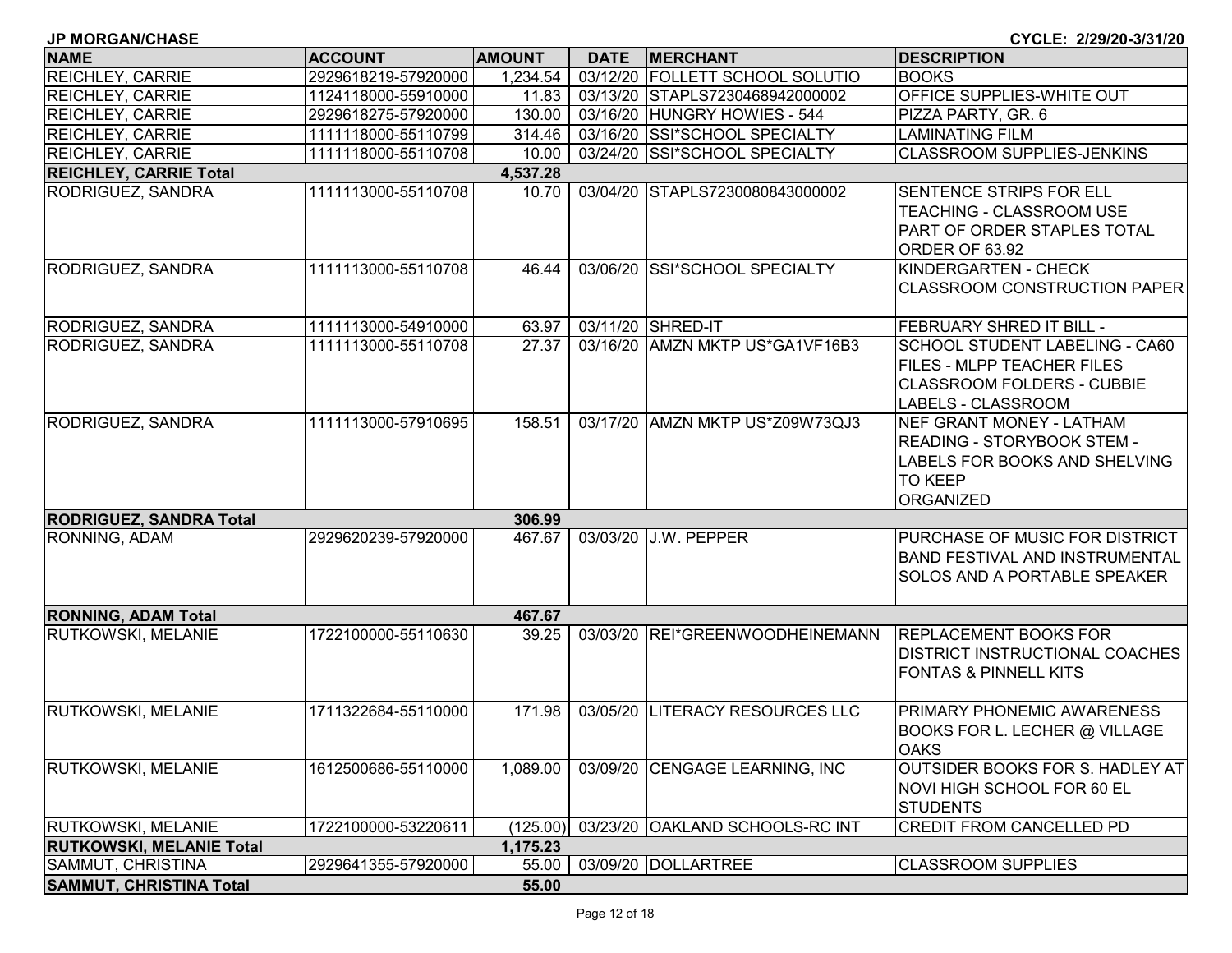| <b>JP MORGAN/CHASE</b>           |                     |               |             |                                  | CYCLE: 2/29/20-3/31/20              |
|----------------------------------|---------------------|---------------|-------------|----------------------------------|-------------------------------------|
| <b>NAME</b>                      | <b>ACCOUNT</b>      | <b>AMOUNT</b> | <b>DATE</b> | <b>MERCHANT</b>                  | <b>DESCRIPTION</b>                  |
| SATTERFIELD, EMILY               | 1311800000-53430551 | 44.15         |             | 03/19/20 USPS PO 2569200376      | MAILED SCHOOL WORK TO               |
|                                  |                     |               |             |                                  | <b>STUDENTS</b>                     |
| <b>SATTERFIELD, EMILY Total</b>  |                     | 44.15         |             |                                  |                                     |
| SCHOPIERAY, KRISTEN              | 1128300000-55910000 | 33.22         |             | 03/06/20 STAPLS7230296211000001  | <b>OFFICE SUPPLIES</b>              |
| SCHOPIERAY, KRISTEN              | 1128300000-57910000 | 62.95         |             | 03/09/20 THE FLOWER ALLEY        | TANYA VUICHARD'S MOTHER'S           |
|                                  |                     |               |             |                                  | <b>FUNERAL</b>                      |
| <b>SCHOPIERAY, KRISTEN</b>       | 1128300000-57910000 | 50.00         |             | 03/10/20 BAKMAN FLORAL DESIGN    | KATHY DONOVAN'S FATHER'S            |
|                                  |                     |               |             |                                  | <b>FUNERAL</b>                      |
| SCHOPIERAY, KRISTEN              | 1128300000-55910000 | 25.91         |             | 03/13/20 STAPLS7230450300000001  | <b>OFFICE SUPPLIES</b>              |
| <b>SCHOPIERAY, KRISTEN Total</b> |                     | 172.08        |             |                                  |                                     |
| <b>SCHURIG, CLAIRE</b>           | 1111322724-55110000 | 42.74         |             | 03/13/20 J.W. PEPPER             | <b>VOCAL MUSIC SUPPLIES</b>         |
| <b>SCHURIG, CLAIRE</b>           | 1111322724-55110000 | 4.45          |             | 03/13/20 J.W. PEPPER             | <b>VOCAL MUSIC SUPPLIES</b>         |
| <b>SCHURIG, CLAIRE</b>           | 1111322724-55110000 | 2.20          |             | 03/20/20 J.W. PEPPER             | <b>VOCAL MUSIC SUPPLIES</b>         |
| <b>SCHURIG, CLAIRE</b>           | 1111322724-55110000 | 2.85          |             | 03/25/20 J.W. PEPPER             | <b>VOCAL MUSIC SUPPLIES</b>         |
| <b>SCHURIG, CLAIRE Total</b>     |                     | 52.24         |             |                                  |                                     |
| <b>SHAFER, RACHELLE</b>          | 2929612271-57920000 | (25.05)       |             | 03/02/20 AMZN MKTP US            | <b>CREDIT FOR PURCHASE NEVER</b>    |
|                                  |                     |               |             |                                  | <b>RECEIVED. GIFT FOR A FAMILY</b>  |
|                                  |                     |               |             |                                  | <b>DEATH</b>                        |
| <b>SHAFER, RACHELLE</b>          | 2929612271-57920000 | 26.50         |             | 03/03/20 SQ *THE FLOWER ALLEY N  | GIFT FOR P WOLSTENCROFT.            |
|                                  |                     |               |             |                                  | <b>FAMILY DEATH</b>                 |
| <b>SHAFER, RACHELLE</b>          | 1111112000-55110708 | (8.95)        |             | 03/05/20 AMZN MKTP US            | <b>ITEM NEVER RECEIVED.</b>         |
|                                  |                     |               |             |                                  | <b>CLASSROOM BUDGET FOR A LEE</b>   |
| <b>SHAFER, RACHELLE</b>          | 1111112000-55110708 | (15.16)       |             | 03/09/20 AMAZON.COM              | <b>ITEMS NEVER RECEIVE.</b>         |
|                                  |                     |               |             |                                  | CLASSROOM BUDGET FOR A. LEE         |
| <b>SHAFER, RACHELLE</b>          | 1111112000-57910747 | 593.25        |             | 03/10/20 AMZN MKTP US*N49HG4GA3  | K'NEX TO BE USED IN ALL THE         |
|                                  |                     |               |             |                                  | <b>CLASSROOMS</b>                   |
| <b>SHAFER, RACHELLE</b>          | 1111112000-55110708 | 162.80        | 03/10/20    | <b>GBC E-COMMERCE</b>            | LAMINATING FILM USED FOR ALL THE    |
|                                  |                     |               |             |                                  | <b>CLASSROOMS</b>                   |
| <b>SHAFER, RACHELLE</b>          | 1111112000-55110708 | 99.96         |             | 03/13/20 AMZN MKTP US*P30PW4G93  | SPRAY BOTTLES FOR EACH              |
|                                  |                     |               |             |                                  | <b>CLASSROOM</b>                    |
| SHAFER, RACHELLE                 | 2929612275-57920000 | 22.16         |             | 03/17/20 JIMMY JOHNS - 396       | LUNCH FOR OFFICE STAFF              |
| <b>SHAFER, RACHELLE Total</b>    |                     | 855.51        |             |                                  |                                     |
| SHIELDS, SEBRINA                 | 1212226194-57910695 | 10.00         |             | 03/02/20 DOLLARTREE              | <b>GRANT MATERIALS FOR FUR BABY</b> |
|                                  |                     |               |             |                                  | <b>BASKETS</b>                      |
| SHIELDS, SEBRINA                 | 1212226194-57910695 |               |             | 31.15 03/02/20 JOANN STORES #733 | <b>GRANT MATERIALS FOR FUR BABY</b> |
|                                  |                     |               |             |                                  | <b>BASKETS</b>                      |
| SHIELDS, SEBRINA                 | 1212226194-57910695 | 30.89         |             | 03/05/20 WAL-MART #5893          | <b>GRANT MATERIALS FOR FUR BABY</b> |
|                                  |                     |               |             |                                  | <b>BASKETS</b>                      |
| SHIELDS, SEBRINA                 | 1212226194-57910695 | 35.35         |             | 03/06/20 HOBBY-LOBBY #645        | <b>GRANT MATERIALS FOR FUR BABY</b> |
|                                  |                     |               |             |                                  | <b>BASKETS</b>                      |
| <b>SHIELDS, SEBRINA Total</b>    |                     | 107.39        |             |                                  |                                     |
| SIPPLE, GEORGE                   | 1128200000-53220000 | 165.39        |             | 03/16/20 THE H HOTEL             | <b>HOTEL RESERVATION OR ANNUAL</b>  |
|                                  |                     |               |             |                                  | <b>STATE MSPRA CONFERENCE</b>       |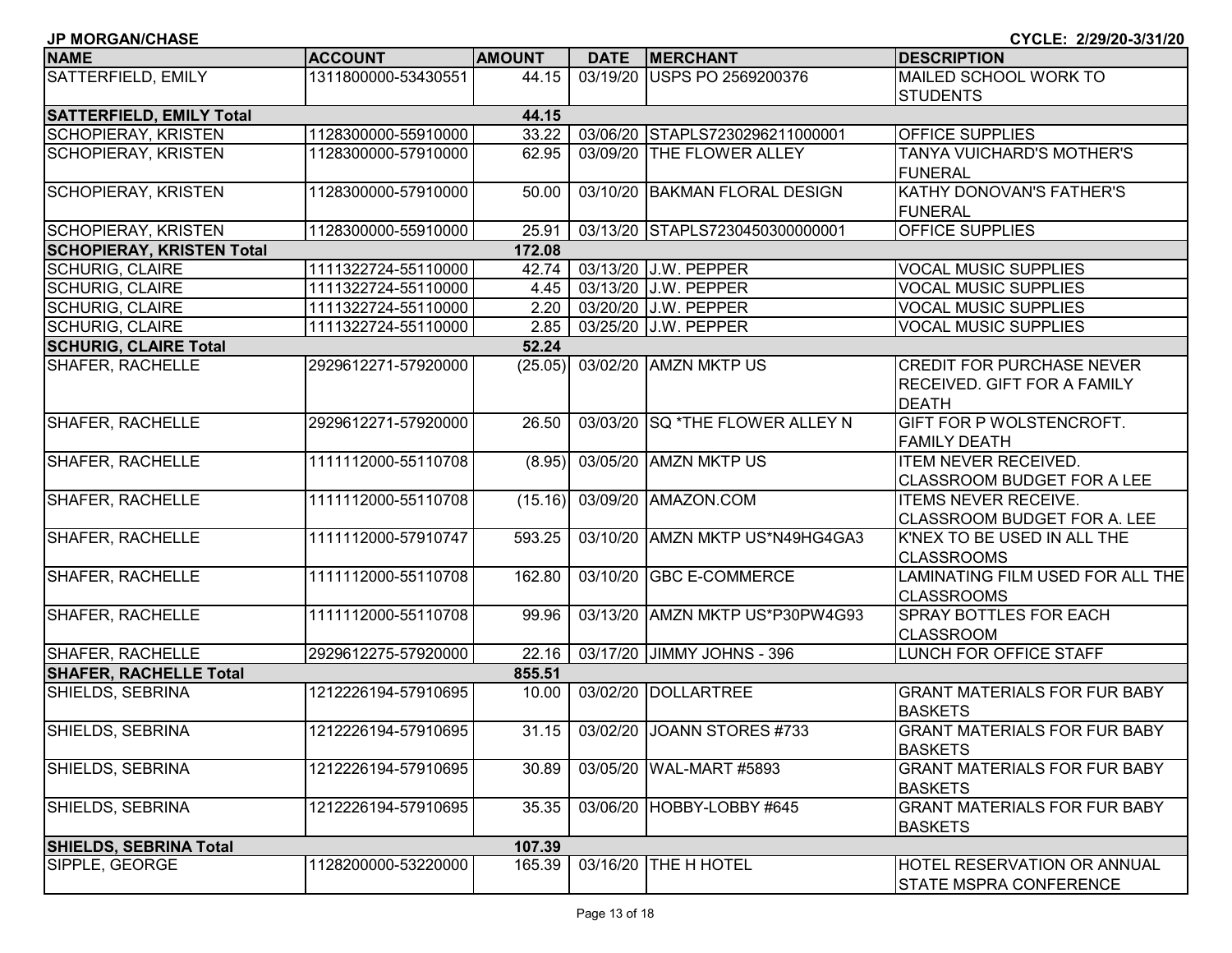| <b>JP MORGAN/CHASE</b>             |                     |               |                         |                                 | CYCLE: 2/29/20-3/31/20             |
|------------------------------------|---------------------|---------------|-------------------------|---------------------------------|------------------------------------|
| <b>NAME</b>                        | <b>ACCOUNT</b>      | <b>AMOUNT</b> | <b>DATE</b>             | <b>MERCHANT</b>                 | <b>DESCRIPTION</b>                 |
| SIPPLE, GEORGE                     | 1128200000-53220000 | (75.00)       |                         | 03/27/20 MI ASSOC SCH ADM       | PARTIAL CONFERENCE CREDIT          |
| <b>SIPPLE, GEORGE Total</b>        |                     | 90.39         |                         |                                 |                                    |
| SOUTHWORTH, ANGELA                 | 2929620256-57920000 | 50.41         |                         | 03/05/20 AMZN MKTP US*2H3E83IO3 | <b>NOVI POWER SUPPLIES</b>         |
| SOUTHWORTH, ANGELA                 | 2929620256-57920000 | 33.98         |                         | 03/09/20 AMZN MKTP US*537Q75RB3 | <b>NOVI POWER SUPPLIES</b>         |
| SOUTHWORTH, ANGELA                 | 1111220706-55910000 | 9.99          |                         | 03/17/20 APPLE.COM/BILL         | PASSING TIME MUSIC ACCOUNT         |
| <b>SOUTHWORTH, ANGELA Total</b>    |                     | 94.38         |                         |                                 |                                    |
| <b>SOVEL, SHEILA</b>               | 1100000000-41922000 | 15.74         |                         | 03/27/20 AMZN MKTP US*EM6GG93W3 | <b>CLASSROOM SUPPLIES FOR</b>      |
|                                    |                     |               |                         |                                 | CHILDREN'S ABC BOOKS               |
| <b>SOVEL, SHEILA Total</b>         |                     | 15.74         |                         |                                 |                                    |
| <b>SOWDERS, ERICA</b>              | 1111220000-55110715 | 419.90        |                         | 03/02/20 MIDCO 800-536-0238     | CO <sub>2</sub> CAR KIDS           |
| <b>SOWDERS, ERICA Total</b>        |                     | 419.90        |                         |                                 |                                    |
| STORM, KERI                        | 1311800000-55110551 | 3.16          |                         | 03/03/20 WM SUPERCENTER #2873   | <b>BOOK FOR CLASSROOM</b>          |
| <b>STORM, KERI Total</b>           |                     | 3.16          |                         |                                 |                                    |
| THEOPHELIS, ANASTASIA              | 1221400000-53450000 | 266.29        |                         | 03/02/20 AWL*PEARSON EDUCATION  | <b>PSYCHOLOGIST ONLINE TESTING</b> |
|                                    |                     |               |                         |                                 | <b>MATERIALS</b>                   |
| THEOPHELIS, ANASTASIA              | 1222600000-55990000 | 39.50         |                         | 03/05/20 STAPLS7230244171000001 | <b>DIRECTOR OFFICE SUPPLIES</b>    |
| THEOPHELIS, ANASTASIA              | 1221400000-53450000 | 155.00        |                         | 03/06/20 AWL*PEARSON EDUCATION  | PSYCHOLOGIST ONLINE TESTING        |
|                                    |                     |               |                         |                                 | <b>MATERIALS</b>                   |
| THEOPHELIS, ANASTASIA              | 1221600000-53450000 | 381.00        | 03/09/20 WPS            |                                 | SOCIAL WORKER ONLINE TESTING       |
|                                    |                     |               |                         |                                 | <b>MATERIALS</b>                   |
| THEOPHELIS, ANASTASIA              | 1221400000-55110021 | (761.42)      |                         | 03/18/20 AWL*PEARSON EDUCATION  | REIMBURSEMENT PSYCHOLOGIST         |
|                                    |                     |               |                         |                                 | PROTOCOLS/TESTING MATERIALS -      |
|                                    |                     |               |                         |                                 | PEARSON SENT TOO MANY              |
| THEOPHELIS, ANASTASIA              | 1222600000-55990000 | 12.71         |                         | 03/31/20 AMZN MKTP US*0I3C02MW3 | <b>ERROR - DISTRICT TO BE</b>      |
|                                    |                     |               |                         |                                 | <b>REIMBURSED</b>                  |
| THEOPHELIS, ANASTASIA              | 1222600000-55990000 | 36.36         |                         | 03/31/20 AMZN MKTP US*UR8B51RP3 | <b>ERROR - DISTRICT TO BE</b>      |
|                                    |                     |               |                         |                                 | <b>REIMBURSED</b>                  |
| THEOPHELIS, ANASTASIA              | 1222600000-55990000 | (135.00)      |                         | 03/31/20 OAKLAND SCHOOLS-RC INT | <b>REIMBURSEMENT EARLY</b>         |
|                                    |                     |               |                         |                                 | CHILDHOOD TRAINING FROM OS         |
| <b>THEOPHELIS, ANASTASIA Total</b> |                     | (5.56)        |                         |                                 |                                    |
| TIMMER, SANDRA                     | 1111324511-54910000 | 252.00        |                         | 03/02/20 MSU PAYMENTS           | <b>ESL FIELDTRIP</b>               |
| TIMMER, SANDRA                     | 1528300331-53220000 |               | (140.00) 03/25/20 MACAE |                                 | REFUND FOR MACAE CONFERENCE        |
| TIMMER, SANDRA                     | 1521600331-53220000 | (125.00)      | 03/25/20 MACAE          |                                 | REFUND FOR MACAE CONFERENCE        |
| <b>TIMMER, SANDRA Total</b>        |                     | (13.00)       |                         |                                 |                                    |
| TURNER, NANCY                      | 1126170000-54910000 | 432.50        |                         | 03/02/20 ARCH ENVIRONMENTAL GRO | TRANSPR - JAN UST CLASS A/B        |
|                                    |                     |               |                         |                                 | OPERATOR CONSULTING                |
| <b>TURNER, NANCY</b>               | 1126170000-54910000 | 432.50        |                         | 03/02/20 ARCH ENVIRONMENTAL GRO | TRANSPR - FEB UST CLASS A/B        |
|                                    |                     |               |                         |                                 | <b>OPERATOR CONSULTING</b>         |
| <b>TURNER, NANCY</b>               | 1126160000-55710000 | 632.04        |                         | 03/02/20 CORRIGAN OIL #2 - BRI  | MTCE - ETHANOL 348.10 GROSS        |
| <b>TURNER, NANCY</b>               | 1126160000-55910000 | 60.92         |                         | 03/02/20 STAPLS7230197871000001 | MTCE - OFFICE SUPPLIES - CLIPS,    |
|                                    |                     |               |                         |                                 | <b>STICKY NOTES, TAPE</b>          |
| <b>TURNER, NANCY</b>               | 1126160000-53840000 | 2,570.65      |                         | 03/02/20 WASTE MGMT WM EZPAY    | <b>DISTRICT WASTE REMOVAL</b>      |
| <b>TURNER, NANCY</b>               | 2326161000-53840000 | 856.89        |                         | 03/02/20 WASTE MGMT WM EZPAY    | <b>REC FUND WASTE REMOVAL</b>      |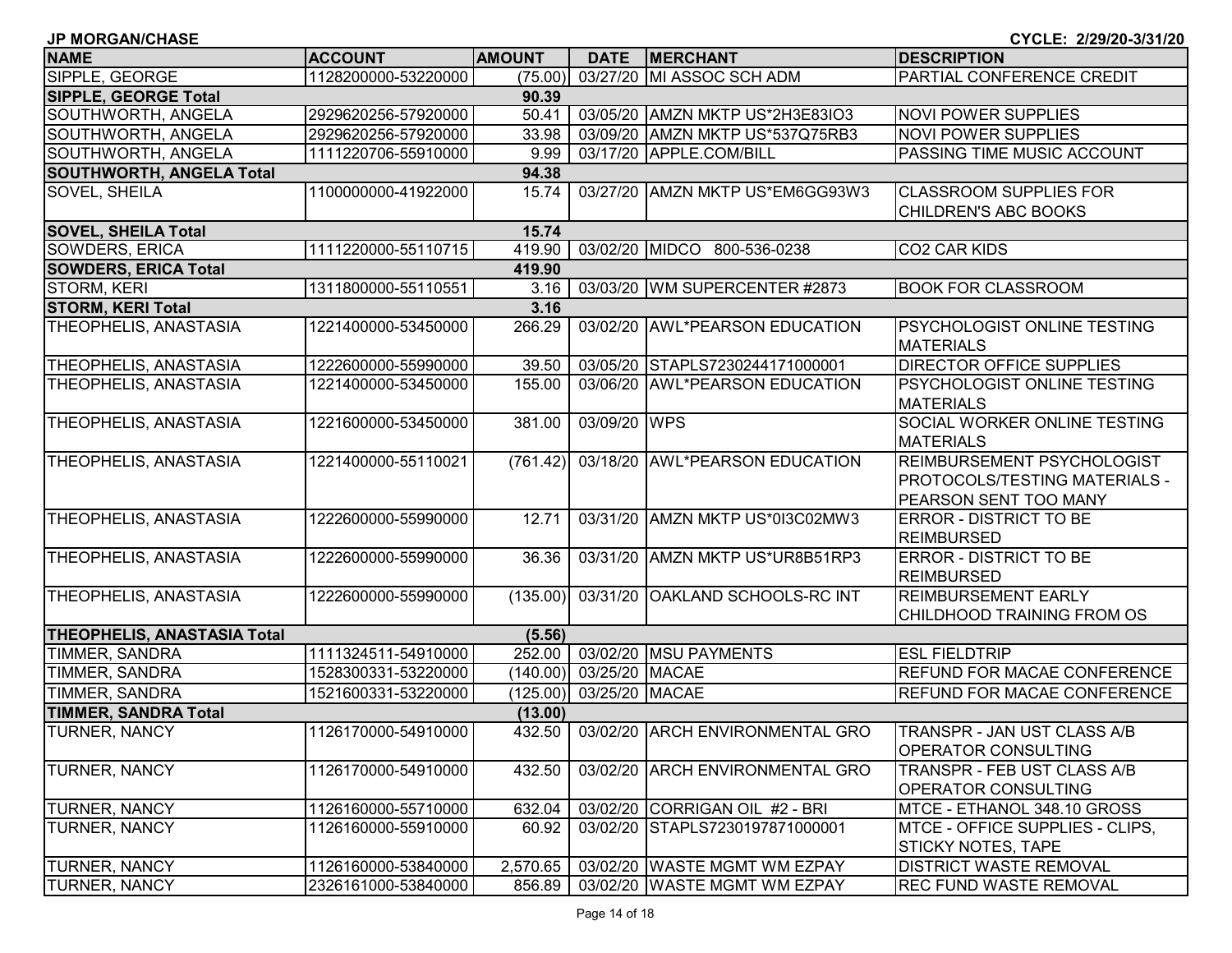| <b>JP MORGAN/CHASE</b><br>CYCLE: 2/29/20-3/31/20 |                     |               |               |                                 |                                     |  |
|--------------------------------------------------|---------------------|---------------|---------------|---------------------------------|-------------------------------------|--|
| <b>NAME</b>                                      | <b>ACCOUNT</b>      | <b>AMOUNT</b> | <b>DATE</b>   | <b>MERCHANT</b>                 | <b>DESCRIPTION</b>                  |  |
| TURNER, NANCY                                    | 1126160000-55992000 | 2,233.93      |               | 03/03/20 NATIONAL TIME          | <b>MTCE CLOCK MOVEMENT STOCK</b>    |  |
| <b>TURNER, NANCY</b>                             | 4445660000-56420000 | 3,999.00      |               | 03/04/20 CROWN EQUIPMENT CORP   | <b>MTCE WALKIE PALLET TRUCK</b>     |  |
| TURNER, NANCY                                    | 1126160000-53450000 | 110.00        |               | 03/05/20 ARC LAKESIDE BLUEPRINT | <b>MTCE - SKYSITE MONTHLY FEE</b>   |  |
| TURNER, NANCY                                    | 1126113000-54110000 | 569.45        |               | 03/05/20 DE-CAL INC             | NW - CSD-1 TESTING BOILERS          |  |
| <b>TURNER, NANCY</b>                             | 1126101000-54110000 | 179.00        |               | 03/05/20 DETROIT ELEVATOR COMPA | ES ROUTINE ELEVATOR                 |  |
|                                                  |                     |               |               |                                 | <b>MAINTENANCE</b>                  |  |
| <b>TURNER, NANCY</b>                             | 1126122000-54110000 | 2,348.00      |               | 03/05/20 IN *SERVICEPRO PLUMBIN | HS WEST PARKING LOT - VAC 5         |  |
|                                                  |                     |               |               |                                 | <b>CATCH BASIN - JETTED</b>         |  |
| <b>TURNER, NANCY</b>                             | 1126122000-55990000 | 165.12        |               | 03/05/20 LEONARDS SYSRUPS       | HS POOL CO2                         |  |
| <b>TURNER, NANCY</b>                             | 1126600000-54910000 | 53.50         |               | 03/05/20 PROTECTION 1           | <b>ECEC ALARM SYSTEM</b>            |  |
| <b>TURNER, NANCY</b>                             | 1126120000-54110000 | 204.50        |               | 03/06/20 IN *SECURE DOORS LLC   | MS OUTSIDE DOCK DOOR REPAIR         |  |
| <b>TURNER, NANCY</b>                             | 4126122951-54110000 | 1,118.00      |               | 03/06/20 IN *SECURE DOORS LLC   | HS WIRELESS EDGE KIT FOR            |  |
|                                                  |                     |               |               |                                 | <b>OVERHEAD DOOR - SINKING FUND</b> |  |
|                                                  |                     |               |               |                                 | PAGE 24                             |  |
| <b>TURNER, NANCY</b>                             | 1126160000-55730000 | 1,110.57      |               | 03/06/20 NAPA AUTO M-2          | <b>MTCE TRUCK VEHICLE</b>           |  |
|                                                  |                     |               |               |                                 | <b>MAINTENANCE</b>                  |  |
| <b>TURNER, NANCY</b>                             | 1126122000-54120000 | 552.50        | 03/09/20 BASS |                                 | HS VUV 179 & 197 VENTILATOR -       |  |
|                                                  |                     |               |               |                                 | <b>DAMPER</b>                       |  |
| <b>TURNER, NANCY</b>                             | 1126160000-55710000 | 303.78        |               | 03/09/20 CORRIGAN OIL #2 - BRI  | MTCE - ETHANOL 187.20 GROSS         |  |
| <b>TURNER, NANCY</b>                             | 1126122000-54910000 | 200.00        |               | 03/11/20 ADVANTAGE TRANSPORTATI | <b>HS CONTAINER MOVES</b>           |  |
| TURNER, NANCY                                    | 1126160000-54910000 | 200.00        |               | 03/11/20 ADVANTAGE TRANSPORTATI | <b>BOSCO CONTAINER MOVES</b>        |  |
| TURNER, NANCY                                    | 1126105000-54110000 | 31.00         |               | 03/11/20 PREMIER PEST MANAG     | <b>NATC PEST MGT</b>                |  |
| <b>TURNER, NANCY</b>                             | 1126115000-54110000 | 28.00         |               | 03/11/20 PREMIER PEST MANAG     | <b>DF PEST MGT</b>                  |  |
| <b>TURNER, NANCY</b>                             | 1126152000-54110000 | 37.00         |               | 03/11/20 PREMIER PEST MANAG     | <b>ECEC PEST MGT</b>                |  |
| <b>TURNER, NANCY</b>                             | 1126101000-54110000 | 43.00         |               | 03/11/20 PREMIER PEST MANAG     | <b>ESB PEST MGT</b>                 |  |
| <b>TURNER, NANCY</b>                             | 1126122000-54110000 | 33.00         |               | 03/11/20 PREMIER PEST MANAG     | <b>HS PEST MGT</b>                  |  |
| <b>TURNER, NANCY</b>                             | 1126103000-54110000 | 28.00         |               | 03/11/20 PREMIER PEST MANAG     | <b>ITC PEST MGT</b>                 |  |
| <b>TURNER, NANCY</b>                             | 1126120000-54110000 | 37.00         |               | 03/11/20 PREMIER PEST MANAG     | <b>MS PEST MGT</b>                  |  |
| TURNER, NANCY                                    | 1126118000-54110000 | 56.00         |               | 03/11/20 PREMIER PEST MANAG     | <b>NM PEST MGT</b>                  |  |
| <b>TURNER, NANCY</b>                             | 1126113000-54110000 | 28.00         |               | 03/11/20 PREMIER PEST MANAG     | <b>NW PEST MGT</b>                  |  |
| <b>TURNER, NANCY</b>                             | 1126112000-54110000 | 28.00         |               | 03/11/20 PREMIER PEST MANAG     | OH PEST MGT                         |  |
| <b>TURNER, NANCY</b>                             | 1126114000-54110000 | 28.00         |               | 03/11/20 PREMIER PEST MANAG     | <b>PV PEST MGT</b>                  |  |
| <b>TURNER, NANCY</b>                             | 1126111000-54110000 | 35.00         |               | 03/11/20 PREMIER PEST MANAG     | <b>VO PEST MGT</b>                  |  |
| <b>TURNER, NANCY</b>                             | 1126160000-55730000 | 58.22         |               | 03/11/20 TRUCK&TRAILER SPCLT IN | <b>MTCE SALT SPREADER PARTS FOR</b> |  |
|                                                  |                     |               |               |                                 | <b>DUMP TRUCK #7</b>                |  |
| <b>TURNER, NANCY</b>                             | 1126160000-53840000 | 314.32        |               | 03/12/20 ARCH ENVIRONMENTAL GRO | <b>HS WASTE REMOVAL</b>             |  |
| <b>TURNER, NANCY</b>                             | 1126160000-53840000 | 314.31        |               | 03/12/20 ARCH ENVIRONMENTAL GRO | IMS WASTE REMOVAL                   |  |
| <b>TURNER, NANCY</b>                             | 1126100000-54910829 | 1,175.90      |               | 03/12/20 ARCH ENVIRONMENTAL GRO | <b>DISTRICT STORM WATER MGT</b>     |  |
| <b>TURNER, NANCY</b>                             | 1126122000-54110000 | 490.00        |               | 03/12/20 IN *SECURE DOORS LLC   | <b>HS RESET FIRE DOORS</b>          |  |
| <b>TURNER, NANCY</b>                             | 1126114000-55993000 | 679.00        |               | 03/12/20 WEINGARTZ              | PV-BROADCAST SPREADER -             |  |
|                                                  |                     |               |               |                                 | <b>STAINLESS STEEL</b>              |  |
| <b>TURNER, NANCY</b>                             | 1126160000-55710000 | 346.38        |               | 03/13/20 CORRIGAN OIL #2 - BRI  | MTCE - ETHANOL 221.9 GROSS          |  |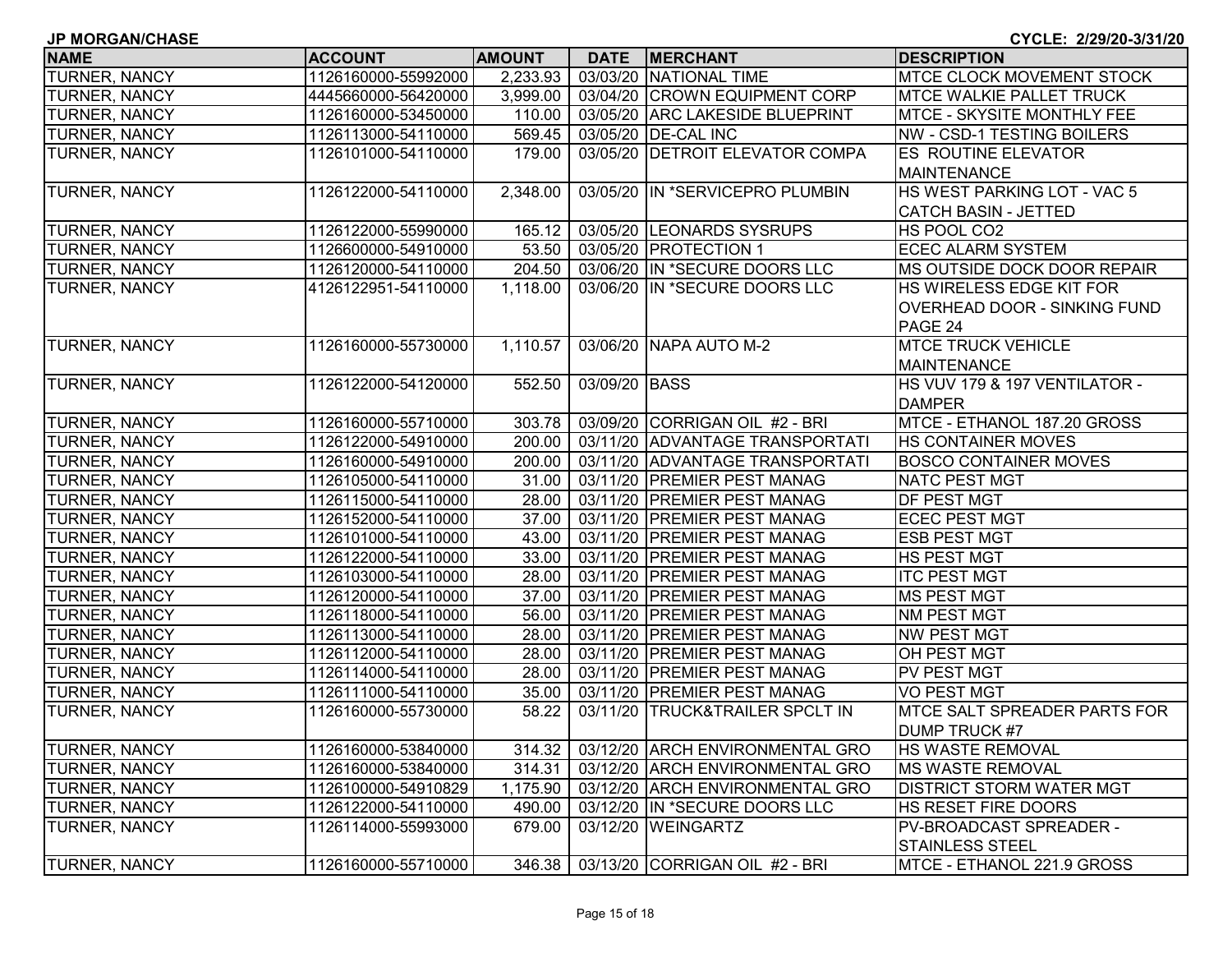| JP MORGAN/CHASE                                      |                     |                 |                         |                                 | CYCLE: 2/29/20-3/31/20             |
|------------------------------------------------------|---------------------|-----------------|-------------------------|---------------------------------|------------------------------------|
| <b>NAME</b>                                          | <b>ACCOUNT</b>      | <b>AMOUNT</b>   | <b>DATE</b>             | <b>MERCHANT</b>                 | <b>DESCRIPTION</b>                 |
| <b>TURNER, NANCY</b>                                 | 1126152000-54110000 | 600.00          |                         | 03/13/20 HOH WATER TECHNOLOGY   | ECEC QTRLY JAN - MAR WATER         |
|                                                      |                     |                 |                         |                                 | <b>TREATMENT</b>                   |
| <b>TURNER, NANCY</b>                                 | 1126114000-54110000 | 300.00          |                         | 03/13/20 HOH WATER TECHNOLOGY   | PV QTRLY JAN - MAR WATER           |
|                                                      |                     |                 |                         |                                 | <b>TREATMENT</b>                   |
| <b>TURNER, NANCY</b>                                 | 1126113000-54110000 | 700.00          |                         | 03/13/20 HOH WATER TECHNOLOGY   | NW QTRLY JAN - MAR WATER           |
|                                                      |                     |                 |                         |                                 | <b>TREATMENT</b>                   |
| <b>TURNER, NANCY</b>                                 | 1126122000-54120000 | 228.35          |                         | 03/19/20 IN *AQUATIC SOURCE, LL | HS POOL - LABOR TO REPAIR          |
|                                                      |                     |                 |                         |                                 | CHEMTROL TO READ CHLORINE          |
|                                                      |                     |                 |                         |                                 | <b>ACCURATELY</b>                  |
| <b>TURNER, NANCY</b>                                 | 1126160000-55710000 | 259.39          |                         | 03/23/20 CORRIGAN OIL #2 - BRI  | MTCE - ETHANOL 221 GROSS           |
| <b>TURNER, NANCY</b>                                 | 4126118951-54110000 | 11,519.13       |                         | 03/27/20 DE-CAL INC             | NM HVAC ACTUATOR REPLACEMENT       |
|                                                      |                     |                 |                         |                                 | SF PG 39                           |
| TURNER, NANCY                                        | 1126122000-54110000 | 242.50          |                         | 03/27/20 IN *SERVICEPRO PLUMBIN | HS SOUTH SEWAGE EJECTION PIT       |
|                                                      |                     |                 |                         |                                 | <b>CLEANED</b>                     |
| TURNER, NANCY                                        | 4126122951-54110000 | 265.00          |                         | 03/30/20 IN *SERVICEPRO PLUMBIN | HS NORTH SEWER EJECTION PUMP       |
|                                                      |                     |                 |                         |                                 | <b>REPLACEMENT - SF PG 69</b>      |
| <b>TURNER, NANCY</b>                                 | 2326161000-53840000 | 606.85          |                         | 03/30/20 WASTE MGMT WM EZPAY    | <b>REC FUND WASTE REMOVAL</b>      |
| <b>TURNER, NANCY</b>                                 | 1126161000-53840000 | 1,820.56        |                         | 03/30/20 WASTE MGMT WM EZPAY    | <b>GEN FUND WASTE REMOVAL</b>      |
| TURNER, NANCY                                        | 1126600000-54910000 | 53.50           |                         | 03/31/20 PROTECTION ONE ALARM   | <b>ECEC ALARM SYSTEM</b>           |
| <b>TURNER, NANCY Total</b>                           |                     | 38,718.26       |                         |                                 |                                    |
| VALENTINE, CYNTHIA                                   | 1127170000-55790000 | 274.90          |                         | 03/04/20 AMZN MKTP US*Y75YR32J3 | <b>DISINFECTANT</b>                |
| VALENTINE, CYNTHIA                                   | 1127170000-55990000 | 101.76          |                         | 03/12/20 DOLLAR TREE, INC.      | <b>HAND SANITIZER</b>              |
| VALENTINE, CYNTHIA                                   | 1127170000-55990000 | 81.98           |                         | 03/16/20 AMAZON.COM*A93CH3TC3   | <b>PAPER TOWEL</b>                 |
| VALENTINE, CYNTHIA                                   | 1127170000-57910000 | 98.00           | 03/27/20 HILTON         |                                 | <b>WRONG CARD - NEED TO</b>        |
| VALENTINE, CYNTHIA                                   |                     |                 |                         | 03/31/20 MI STATE POLICE PMTS   | <b>REIMBURSE DISTRICT</b>          |
|                                                      | 1127170000-53220000 | (95.00)         |                         |                                 | <b>CONFERENCE CREDIT</b>           |
| <b>VALENTINE, CYNTHIA Total</b><br>VANEIZENGA, JAMES | 1111322725-55110000 | 461.64<br>40.42 |                         | 03/10/20 LUCK'S MUSIC LIBRARY   | <b>FESTIVAL SCORES FOR ATLANTA</b> |
|                                                      |                     |                 |                         |                                 | <b>TRIP</b>                        |
| <b>VANEIZENGA, JAMES Total</b>                       |                     | 40.42           |                         |                                 |                                    |
| VUICHARD, TATIANA                                    | 1331100000-55990000 | 26.15           |                         | 03/16/20 OFFICEMAX/DEPOT 6342   | <b>TEACHER MATERIAL SUPPLIES</b>   |
| <b>VUICHARD, TATIANA</b>                             | 2331100000-53840000 | 80.00           |                         | 03/16/20 SAFEWAY SHREDDING      | COMMUNITY ED/PRESCHOOL OFFICE      |
|                                                      |                     |                 |                         |                                 | <b>SHREDDING SERVICE</b>           |
| <b>VUICHARD, TATIANA Total</b>                       |                     | 106.15          |                         |                                 |                                    |
| <b>WARECK, MICHELE</b>                               | 2929622186-57920000 |                 | (169.00) 03/02/20 MASSP |                                 | <b>REFUND OF STUDENT COUNCIL</b>   |
|                                                      |                     |                 |                         |                                 | <b>LEADERSHIP FEE</b>              |
| <b>WARECK, MICHELE</b>                               | 2929622186-57920000 | 183.76          |                         | 03/02/20 SAMSCLUB.COM           | STUDENT COUNCIL LEADERSHIP         |
|                                                      |                     |                 |                         |                                 | <b>CONFERENCE SNACKS</b>           |
| <b>WARECK, MICHELE</b>                               | 2929622190-57920000 | 639.66          |                         | 03/02/20 SAMSCLUB.COM           | <b>HOSA STATE LEADERSHIP</b>       |
|                                                      |                     |                 |                         |                                 | <b>CONFERENCE SNACKS</b>           |
| <b>WARECK, MICHELE</b>                               | 1111322730-55110000 | 36.45           |                         | 03/02/20 UNCLE JIMS WORM FAR    | <b>SCIENCE CLASSROOM SUPPLIES</b>  |
| <b>WARECK, MICHELE</b>                               | 1111322000-57910695 | 35.69           |                         | 03/04/20 AMAZON.COM*828PU10U3   | SALMON IN THE CLASSROOM NEF        |
|                                                      |                     |                 |                         |                                 | <b>GRANT</b>                       |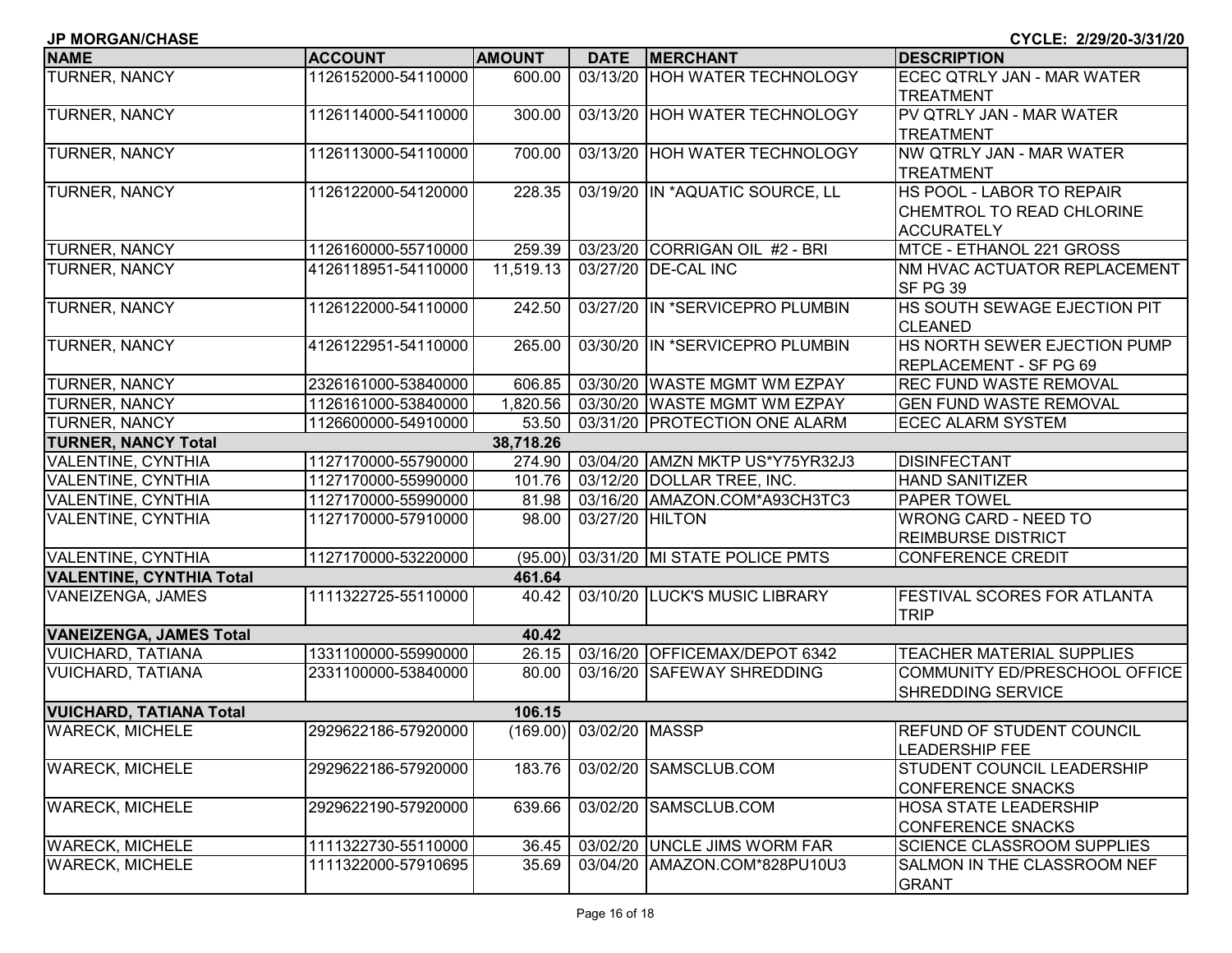| <b>JP MORGAN/CHASE</b>        |                     |               |             |                                 | CYCLE: 2/29/20-3/31/20                        |
|-------------------------------|---------------------|---------------|-------------|---------------------------------|-----------------------------------------------|
| <b>NAME</b>                   | <b>ACCOUNT</b>      | <b>AMOUNT</b> | <b>DATE</b> | <b>MERCHANT</b>                 | <b>DESCRIPTION</b>                            |
| <b>WARECK, MICHELE</b>        | 1111322000-57910695 | 15.99         |             | 03/05/20 AMAZON.COM*XC4A22FA3   | SALMON IN THE CLASSROOM NEF                   |
|                               |                     |               |             |                                 | <b>GRANT</b>                                  |
| <b>WARECK, MICHELE</b>        | 2929622123-57920000 | 119.12        |             | 03/05/20 AMZN MKTP US*3D3GX7A13 | SPECIAL NEEDS CLASSROOM                       |
|                               |                     |               |             |                                 | <b>SUPPLIES</b>                               |
| <b>WARECK, MICHELE</b>        | 2929622186-57920000 | 150.00        |             | 03/06/20 KROGER #632            | ADMINISTRATION GIFT CARDS FROM                |
|                               |                     |               |             |                                 | <b>STUDENT COUNCIL</b>                        |
| <b>WARECK, MICHELE</b>        | 1111322000-55110799 | 66.96         |             | 03/09/20 AMAZON.COM*QM7LO5QQ3   | <b>BUILDING SUPPLIES</b>                      |
| <b>WARECK, MICHELE</b>        | 2929622125-57920000 | 1,610.00      |             | 03/09/20 ANDIAMO PIZZA PIE COMP | <b>DECA STATES BANQUET</b>                    |
| <b>WARECK, MICHELE</b>        | 1111322000-57410000 | 12.99         |             | 03/12/20 AMAZON PRIME*7U3445783 | <b>MONTHLY AMAZON PRIME</b>                   |
|                               |                     |               |             |                                 | <b>MEMBERSHIP FEE</b>                         |
| <b>WARECK, MICHELE</b>        | 2929622125-57920000 | 46.06         |             | 03/12/20 MARRIOTT               | DECA ADDITIONAL HOTEL CHARGES                 |
|                               |                     |               |             |                                 | FOR DECA COMPETITION                          |
| <b>WARECK, MICHELE</b>        | 1111322000-55110707 | 33.88         | 03/12/20    | WAL-MART #2700                  | COMPUTER CLASSROOM BATTERIES                  |
|                               |                     |               |             |                                 |                                               |
| <b>WARECK, MICHELE</b>        | 1111322000-55110799 | 49.86         |             | 03/13/20 SAMSCLUB #6657         | <b>CLASSROOM BUILDING MEDICAL</b>             |
|                               |                     |               |             |                                 | <b>SUPPLIES</b>                               |
| <b>WARECK, MICHELE</b>        | 2929622174-57920000 | 57.59         |             | 03/13/20 WM SUPERCENTER #5893   | PSAT/PLAN TESTING SUPPLIES                    |
| <b>WARECK, MICHELE</b>        | 1111322000-55110799 | 58.35         |             | 03/16/20 AMAZON.COM*NZ48004O3   | <b>CLASSROOM MEDICAL BUILDING</b>             |
|                               |                     |               |             |                                 | <b>SUPPLIES</b>                               |
| <b>WARECK, MICHELE</b>        | 1111322000-55110799 | 58.35         |             | 03/16/20 AMAZON.COM*VO2BR1AF3   | <b>CLASSROOM MEDICAL BUILDING</b>             |
|                               |                     |               |             |                                 | <b>SUPPLIES</b>                               |
| <b>WARECK, MICHELE</b>        | 2929622112-57920000 | 204.00        |             | 03/16/20 TEAM SPORTS            | <b>CAT RACK SCHOOL CLOTHES</b>                |
| <b>WARECK, MICHELE</b>        | 1111322000-54910000 | 241.39        |             | 03/16/20 WASTE MGMT WM EZPAY    | <b>NOVI HIGH SCHOOL RECYCLING</b>             |
|                               |                     |               |             |                                 | <b>CHARGES</b>                                |
| <b>WARECK, MICHELE</b>        | 1111322000-54910708 | 60.00         |             | 03/17/20 SAFEWAY SHREDDING      | <b>NOVI HIGH SCHOOL SHREDDING</b>             |
| <b>WARECK, MICHELE</b>        | 1111322000-55110799 |               |             | 03/20/20 AMAZON.COM             | <b>PAYMENT</b><br>REFUND OF CLASSROOM MEDICAL |
|                               |                     | (58.35)       |             |                                 | <b>SUPPLIES</b>                               |
| <b>WARECK, MICHELE</b>        | 1111322000-55110799 | (58.35)       | 03/20/20    | AMAZON.COM                      | REFUND OF CLASSROOM MEDICAL                   |
|                               |                     |               |             |                                 | <b>SUPPLIES</b>                               |
| <b>WARECK, MICHELE</b>        | 1111322000-54120716 | 637.36        | 03/25/20    | <b>BRIAN S WELDING MACHIN</b>   | <b>DRAFTING CLASSROOM MACHINERY</b>           |
|                               |                     |               |             |                                 | <b>REPAIR</b>                                 |
| <b>WARECK, MICHELE Total</b>  |                     | 4,031.76      |             |                                 |                                               |
| <b>WATSON, MICHAELA</b>       | 2929641355-57920000 | 0.69          |             | 03/04/20 KROGER #671            | <b>CLASSROOM MATERIALS</b>                    |
| <b>WATSON, MICHAELA Total</b> |                     | 0.69          |             |                                 |                                               |
| <b>WESNER, KIMBERLY</b>       | 1122220000-55310000 | 134.48        |             | 03/02/20 AMZN MKTP US*7P9BI6SX3 | <b>BOOKS FOR THE MEDIA CENTER</b>             |
| WESNER, KIMBERLY              | 1122220000-55410000 | 462.86        |             | 03/11/20 SUBSCRIPTION SVCSAMER  | <b>PERIODICAL FOR MEDIA CENTER</b>            |
| <b>WESNER, KIMBERLY</b>       | 2929620262-57920000 | 58.30         |             | 03/12/20 SAMS CLUB #6657        | SUPPLIES AND FOOD FOR BATTLE                  |
|                               |                     |               |             |                                 | OF THE BOOKS WINNERS' PARTY                   |
| <b>WESNER, KIMBERLY</b>       | 2929620262-57920000 | 114.75        |             | 03/16/20 BENITO S CAFE          | PIZZA PARTY FOR BATTLE OF THE                 |
|                               |                     |               |             |                                 | <b>BOOKS WINNERS</b>                          |
| <b>WESNER, KIMBERLY</b>       | 1122220000-55310000 | 4.41          |             | 03/17/20 AMAZON.COM*708D14GV3   | <b>BOOK FOR THE LIBRARY (COULDN'T</b>         |
|                               |                     |               |             |                                 | BE DELIVERED BC OF COVID-19)                  |